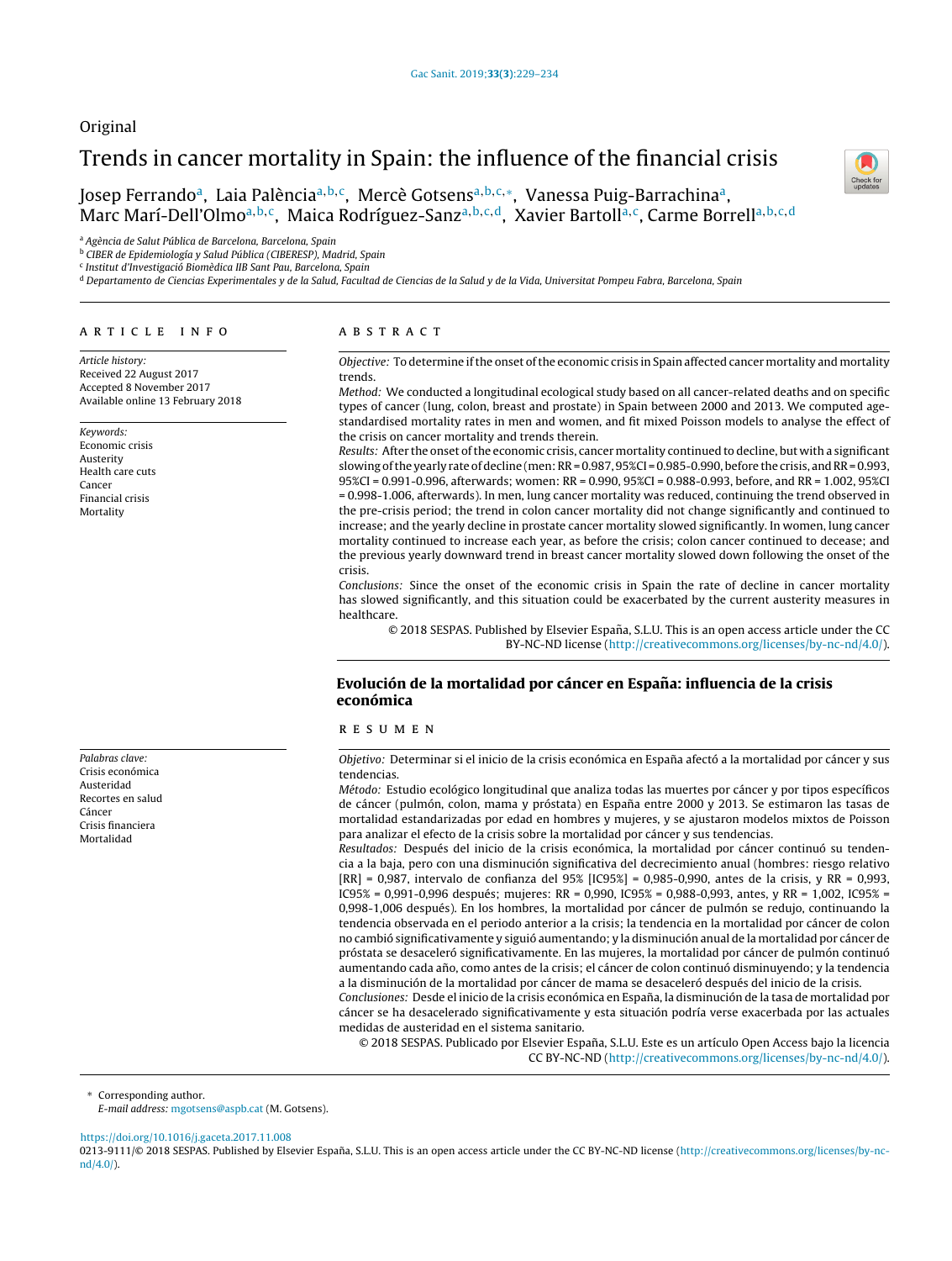## Introduction

The impact of an economic crisis on health depends on various factors.[1,2](#page-4-0) While economic crises have adverse effects on both the determinants and inequalities of health, $3,4$  they can in fact provide an opportunity to promote primary prevention healthcare measures.[5](#page-4-0)

History has already shown that economic crises can be accompanied by an increase in mortality, particularly among certain population subgroups, such as children. $6,7$  Within the European Union for instance, a reduction in public spending on healthcare during times of crisis has been found to be associated with increased mortality.<sup>8</sup> [In](#page-4-0)terestingly, some studies have not observed an increase in overall mortality, but rather an increase in the number of suicides,  $9-11$  offset by a decrease in other causes of death, such as those due to traffic injuries.<sup>[12,13](#page-4-0)</sup>

Increased unemployment along with lower investment in the public health sector are known to be associated with an increase in total cancer mortality, particularly of breast, colon, prostate and lung cancer.<sup>[14–18](#page-4-0)</sup> Furthermore, it has been shown in some countries that complete public health coverage or greater public health expenditure counteract the negative effect of unemployment, and thus these countries do not show an increase in cancer mortality.[15,19,20](#page-4-0)

The most recent economic crisis began to affect Spain in 2008, and a recent study analysed the effect that this crisis had on both general mortality and some specific causes. $21$  This study found that overall mortality was declining before the onset of the crisis (2004-2007), and that the same trend continued during the subsequent years (2008-2011), particularly among disadvantaged socioeconomic groups. These two periods also saw a lower number of cancer-related deaths, especially in men, although this study only analysed data until 2011, and did not distinguish between the different types of cancer.

In response to the 2008 crisis in Spain, the Spanish government activated various economic adjustment procedures, including healthcare reform encompassing a set of legislative measures aimed at cutting health expenditure. This reform, brought into action by the approval of Royal Decree Law 16/2012, was a key health austerity measure.<sup>[7,22,23](#page-4-0)</sup> However, the effect of the economic crisis in Spain has been heterogeneous with respect to the different autonomous communities, which may be because each region has some control over how social cuts are implemented.<sup>[24](#page-4-0)</sup>

Given the limited research on economic crises and cancer mortality, the objective of our study was to determine if cancer mortality, and its overall trends, have changed since the onset of the latest economic crisis in Spain.

## Methods

We conducted a longitudinal study of the period 2000 to 2013, with 2008 considered as the year the economic crisis started, and the study population consisted of all residents in Spain during 2000 to 2013. We collected information from the Spanish Mortality Registry, a resource based on the Statistical Bulletin of Deaths, and from the ongoing population census.We analysed all deaths caused by cancer in general (CIE-10: C00-C96), as well as those caused by four specific types of malignant neoplasm: colon (CIE-10: C18), bronchus and lung (CIE-10: C34), breast(CIE-10: C50), and prostate (CIE-10: C61). For our analysis, we considered the following variables: year of death, age at death, gender, autonomous community, and cause of death.

We performed a descriptive analysis of the population according to the number of deaths caused by each of the types of cancer in men and women for each year of the study period. We then estimated annual mortality rates for all cancers, individually for lung and colon cancer in both sexes, for prostate in men, and for breast cancer in women. Rates were standardised by age using the direct method in which the reference population was the Spanish population of 2001. Data were also represented graphically to visibly highlight the trends.

Finally, we constructed mixed Poisson models to analyse the effect of the crisis on mortality, including its general trends both before and during the crisis (see Model 1; where I = autonomous community, and t = year). We accounted for the variability between autonomous communities by including random effects in the constant and coefficients of the variables for crisis (dichotomous variable taking value 0 for 2000-2007, and 1 for 2008-2013)  $(b_{1i})$ , year ( $b_{2i}$ ), and the interaction between crisis and year ( $b_{3i}$ ). Using our model, we determined the relative risk (RR) for each type of cancer by estimating the differences in mortality between the first year of the crisis (2008) and the last year before the onset of the crisis (2007; RR crisis; 95%CI). Finally, to evaluate annual trends in mortality, we determined the relative risks for the pre-crisis (RR pre-crisis years; 95%CI) and crisis (RR crisis years; 95%CI) periods.

Model 1:

death<sub>it</sub> ∼ Poisson( $\lambda_{it}$ ), i = 1,. . .,17, t = 1,. . .,14  $log(\lambda_{it}) = log(pop_{it}) + (\beta_0 + b_{0i}) + (\beta_1 + b_{1i})^*$ crisis<sub>t</sub> + ( $\beta_2$  +  $b_{2i})^*$ (year<sub>t</sub>-2008) + ( $\beta_3$  +  $b_{3i})^*$ crisis<sub>t</sub><sup>\*</sup>(year<sub>t</sub>-2008) +  $\varepsilon_{it}$  where:

crisist = -1 if year<sup>t</sup> ≥ 2008 <sup>0</sup> if year<sup>t</sup> <sup>&</sup>lt; <sup>2008</sup> b0i ∼ N(0,<sup>0</sup> 2 ), b1i ∼ N(0,<sup>1</sup> 2 ), b2i ∼ N(0,<sup>2</sup> 2 ), b3i ∼ N(0,<sup>3</sup> 2 )

## Results

[Table](#page-2-0) 1 shows the number of cancer-related deaths in Spain in the years 2000 to 2013, overall, and for lung, colon, prostate and breast cancer. Overall, the data show higher cancer mortality in men than women, with lung and breast cancer being the principal causes of cancer mortality in men and women, respectively.

Between 2000 and 2013, cancer mortality as a whole decreased, especially in men [\(Fig.](#page-3-0) 1). However, we observe an upward trend in the most common cancer types, especially colon cancer in men, and lung cancer in women.

According to our model ([Table](#page-3-0) 2), mortality decreased in men following the onset of the crisis ( $RR = 0.986$ ;  $95\%CI = 0.976 - 0.996$ ), although the rate of decline was slower (pre-crisis period,  $RR =$ 0.987; crisis period, RR = 0.993; p <0.001). Among women, the positive decline in mortality before the crisis (RR = 0.990; 95%CI = 0.988-0.993) was disrupted by the onset of the crisis (RR = 1.002; 95%CI = 0.998-1.006; p <0.001), such that there is now no statistically significant difference between mortality before and since the onset of the crisis.

Regarding mortality due to specific types of cancer in men, lung cancer mortality decreased with the onset of the crisis (RR = 0.979; 95%CI = 0.964-0.995), but without a significant change in the general trend. In contrast, colon cancer mortality did not undergo any significant change after the start of the crisis, and continued to follow the same gradual increasing trend that had been observed during the pre-crisis period. Prostate cancer mortality did not vary markedly with the onset of the crisis, as the downward trend observed before the crisis underwent a significant regression (pre-crisis trend,  $RR = 0.969$ ; crisis trend,  $RR = 0.992$ ;  $p < 0.001$ ).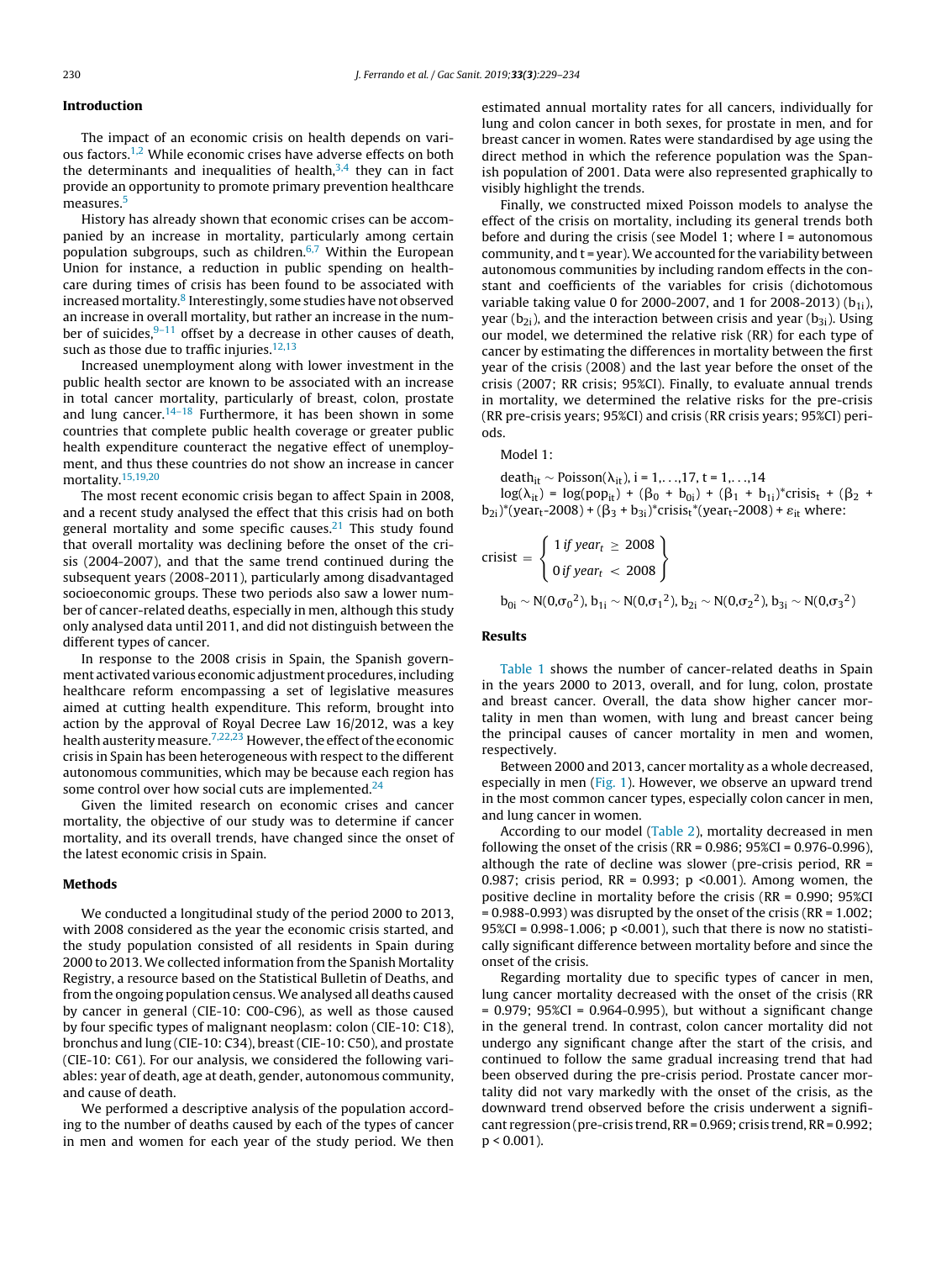## <span id="page-2-0"></span>Table 1

Number of deaths due to cancer, total population in Spain and standardised mortality rate (SMR) per 100,000 inhabitants. Men and women, 2000-2013 (Source: Spanish Mortality Registry, Spanish Institute of Statistics).

|       | All cancer |            | Lung cancer |        |            | Colon cancer |        |            | Prostate cancer/Breast cancer |        |            |            |
|-------|------------|------------|-------------|--------|------------|--------------|--------|------------|-------------------------------|--------|------------|------------|
|       | Deaths     | Population | <b>SMR</b>  | Deaths | Population | <b>SMR</b>   | Deaths | Population | <b>SMR</b>                    | Deaths | Population | <b>SMR</b> |
| Men   |            |            |             |        |            |              |        |            |                               |        |            |            |
| 2000  | 58,926     | 19.748.953 | 352.6       | 15.389 | 19.748.953 | 88.31        | 4.720  | 19.748.953 | 29.08                         | 5.437  | 19.748.953 | 37.05      |
| 2001  | 60,939     | 20,091,592 | 354.3       | 16.177 | 20,091,592 | 90.60        | 5,028  | 20,091,592 | 30.10                         | 5,644  | 20,091,592 | 36.97      |
| 2002  | 60,817     | 20,489,697 | 346.6       | 15,918 | 20,489,697 | 87.51        | 5,029  | 20,489,697 | 29.27                         | 5,652  | 20,489,697 | 36.16      |
| 2003  | 62.037     | 20,961,194 | 345.4       | 16,459 | 20,961,194 | 88.59        | 5,261  | 20,961,194 | 29.98                         | 5,588  | 20,961,194 | 34.84      |
| 2004  | 62,661     | 21,212,679 | 342.2       | 16,580 | 21,212,679 | 87.34        | 5,515  | 21,212,679 | 30.82                         | 5,664  | 21,212,679 | 34.42      |
| 2005  | 62,388     | 21,709,232 | 333.0       | 16.573 | 21,709,232 | 85.91        | 5,548  | 21,709,232 | 30.27                         | 5,497  | 21,709,232 | 32.43      |
| 2006  | 62,856     | 22,027,923 | 327.0       | 16,812 | 22,027,923 | 84.88        | 5,627  | 22.027.923 | 29.78                         | 5,400  | 22,027,923 | 30.89      |
| 2007  | 64.059     | 22.265.841 | 326.8       | 17.114 | 22,265,841 | 84.81        | 5,897  | 22.265.841 | 30.69                         | 5,561  | 22,265,841 | 30.96      |
| 2008  | 64,075     | 22,772,016 | 318.6       | 17,088 | 22,772,016 | 82.91        | 5,955  | 22,772,016 | 30.18                         | 5,451  | 22,772,016 | 29.45      |
| 2009  | 64,677     | 23,039,626 | 314.9       | 17,231 | 23,039,626 | 82.12        | 6,244  | 23,039,626 | 30.89                         | 5,504  | 23,039,626 | 28.88      |
| 2010  | 65.844     | 23,146,097 | 314.3       | 17,221 | 23,146,097 | 80.62        | 6,503  | 23,146,097 | 31.55                         | 5,859  | 23,146,097 | 29.83      |
| 2011  | 66,745     | 23,200,766 | 311.2       | 17,447 | 23,200,766 | 79.98        | 6,658  | 23,200,766 | 31.44                         | 6,019  | 23,200,766 | 29.57      |
| 2012  | 68,071     | 23,213,839 | 310.6       | 17,604 | 23,213,839 | 79.34        | 6,914  | 23,213,839 | 31.94                         | 6,026  | 23,213,839 | 28.77      |
| 2013  | 67,422     | 23,110,309 | 303.0       | 17,497 | 23,110,309 | 78.02        | 6,918  | 23,110,309 | 31.31                         | 5,769  | 23,110,309 | 26.80      |
| Women |            |            |             |        |            |              |        |            |                               |        |            |            |
| 2000  | 35.687     | 20,609,303 | 154.6       | 1,873  | 20,609,303 | 8.33         | 4.021  | 20,609,303 | 17.03                         | 5,652  | 20.609.303 | 25.20      |
| 2001  | 36,353     | 20.880.752 | 153.2       | 1,941  | 20.880.752 | 8.44         | 4,060  | 20.880.752 | 16.66                         | 5,880  | 20,880,752 | 25.60      |
| 2002  | 36,489     | 21,202,842 | 150.9       | 2,100  | 21,202,842 | 8.98         | 4,062  | 21,202,842 | 16.42                         | 5,732  | 21,202,842 | 24.50      |
| 2003  | 37,327     | 21,612,476 | 150.7       | 2,241  | 21,612,476 | 9.35         | 4,177  | 21,612,476 | 16.41                         | 5,879  | 21,612,476 | 24.47      |
| 2004  | 37,371     | 21,842,335 | 148.1       | 2,423  | 21,842,335 | 9.99         | 4,245  | 21,842,335 | 16.42                         | 5,804  | 21,842,335 | 23.73      |
| 2005  | 37,357     | 22,258,534 | 144.8       | 2,455  | 22,258,534 | 9.88         | 4,277  | 22,258,534 | 16.10                         | 5,691  | 22,258,534 | 22.70      |
| 2006  | 38,347     | 22,538,309 | 145.0       | 2,616  | 22,538,309 | 10.37        | 4,275  | 22,538,309 | 15.64                         | 5,927  | 22,538,309 | 23.07      |
| 2007  | 38,818     | 22,788,853 | 144.0       | 2,781  | 22,788,853 | 10.77        | 4,487  | 22,788,853 | 16.13                         | 5,959  | 22,788,853 | 22.80      |
| 2008  | 39,501     | 23,236,969 | 142.9       | 3,032  | 23,236,969 | 11.52        | 4,607  | 23,236,969 | 16.14                         | 6,016  | 23,236,969 | 22.35      |
| 2009  | 40,034     | 23,554,047 | 141.4       | 3,108  | 23,554,047 | 11.64        | 4,566  | 23,554,047 | 15.54                         | 6,089  | 23,554,047 | 21.95      |
| 2010  | 40,956     | 23,718,321 | 141.8       | 3,442  | 23,718,321 | 12.73        | 4,702  | 23,718,321 | 15.63                         | 6,264  | 23,718,321 | 22.14      |
| 2011  | 42,175     | 23,828,875 | 142.4       | 3,568  | 23,828,875 | 12.83        | 4,987  | 23,828,875 | 16.15                         | 6,279  | 23,828,875 | 21.78      |
| 2012  | 42,508     | 23,886,662 | 140.8       | 3,812  | 23,886,662 | 13.61        | 4,813  | 23,886,662 | 15.23                         | 6,245  | 23,886,662 | 21.18      |
| 2013  | 43,136     | 23,851,615 | 140.9       | 4,088  | 23,851,615 | 14.37        | 4,893  | 23,851,615 | 15.19                         | 6,443  | 23,851,615 | 21.56      |

In women, mortality due to lung cancer increased annually before the crisis (RR = 1.037; 95%CI = 1.030-1.044), and this trend continued after the start of the crisis. Similarly, the decreasing death trend in mortality due to colon cancer observed before the crisis also continued into the crisis period. In contrast, the decline in breast cancer mortality observed before the crisis has stagnated since 2008, (pre-crisis trend, RR = 0.984; crisis trend, RR = 0.995;  $p = 0.007$ ).

## Discussion

Cancer mortality as a whole has continued to decrease since the onset of the crisis, especially in men, although this decrease has slowed since 2008. However, this has not been the case for all types of cancer, such as colon cancer, for which the number of deaths has increased, particularly since the onset of the crisis. In women, the decline in cancer-related deaths overall has slowed down since the start of the crisis, while those due to lung cancer continue to rise.

Our results are consistent with a previous report on overall cancer mortality in Spain during the 2004-2011 period, $21$  but encompass a larger time frame (2000-2013) and include an evaluation of specific cancers with higher mortality rates.

The trends observed in Spain are similar to those reported in Greece, where cancer mortality has continued to decline since the onset of the crisis.<sup>[19](#page-4-0)</sup> One of the reasons for this continued decline is that the Greek public health system continued to function effectively despite cuts imposed by the government in response to the crisis. Although there are some differences between the Greek and Spanish health systems, they are both public systems<sup>[25](#page-4-0)</sup> that provide full access to healthcare services and thereby buffer the influence of unemployment and reduced healthcare expenditure on increased cancer mortality during times of crisis.<sup>[15](#page-4-0)</sup> In Spain, however, there was a change in this trend −the rate of decline in cancer mortality decreased with the onset of the crisis.

The health reform introduced by Royal Decree Law 16/2012 could lead to the dismantling of the current public health system. This reform had many consequences, including a decrease in the number of available hospital beds, a reduction in emergency services hours, closure of certain medical services, cancellation of surgical operations, longer waiting lists, privatization of health services, and poorer access to the health system and pharmaceutical assistance.[22,23,26–30](#page-4-0) Between 2009 and 2013 public health expenditure in Spain decreased by 18.2%, which had a strong impact on the health system's equity and universality. $31,32$ 

A recent study has highlighted how austerity measures negatively affect the quality of healthcare and population health,  $33$  and cancer patients in particular are routinely confronted with various economic burdens, such as co-payment for pharmacological treatments and non-urgent medical transport, and payment for orthopaedic prostheses and dietary products. These pressures may drive patients in a precarious economic situation to interrupt their medical treatment.<sup>[34,35](#page-4-0)</sup>

According to medical oncologists, $36$  lung cancer is one of the tumours most affected by cutbacks in healthcare, which results in lower patient survival rate.<sup>[37](#page-5-0)</sup> In countries whose healthcare system has been severely affected by the crisis, the situation for lung cancer patients has worsened, $38$  which should be cause for serious reflection given the increasing prevalence of lung cancer among women in Spain.

According to a survey among cancer patients,  $39$  the care they receive has been markedly affected by the crisis, including restrictions on innovative cancer therapies, increases waiting times, and failures to implement and continue early cancer screening programs. Such programs are one of the best strategies for reducing cancer mortality.[40](#page-5-0) A national screening portfolio had not been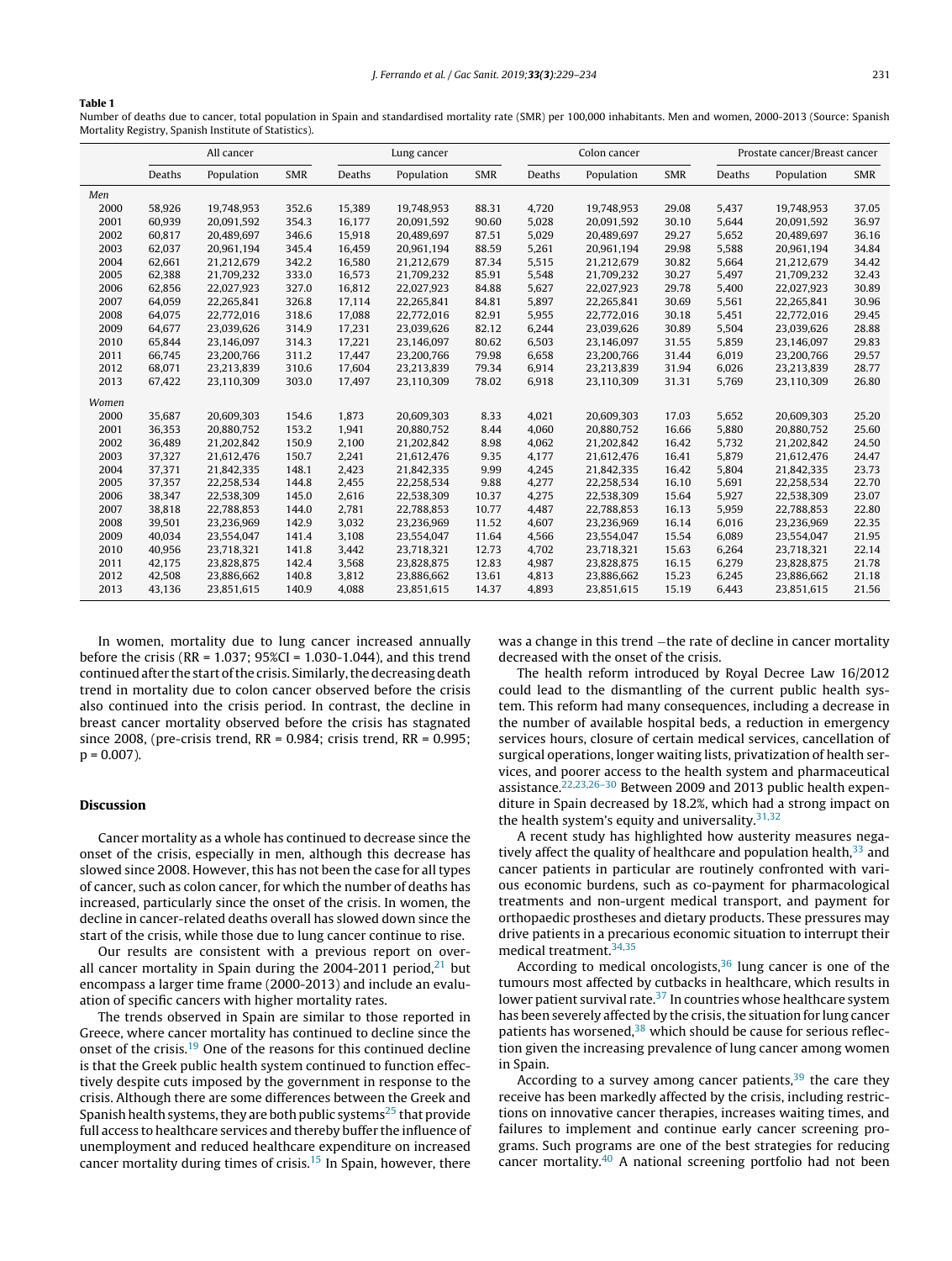<span id="page-3-0"></span>





defined until 2013, although screening was already being carried out in all autonomous communities for some types of cancer, such as breast cancer. $41$  As of 2013, breast and colorectal cancers have both been the target of population screening programs, and cervical cancer of an opportunistic program. Those autonomous communities that had not yet implemented screening programs were given a period of five years to initiate the programs, and 10 years to achieve full coverage (basically for colon cancer), although the current economic situation will not make it easy to achieve these goals. $42$  While population-based programs ensure more equitable access to the health system compared to opportunistic-based programs,<sup>[41](#page-5-0)</sup> some inequalities may persist, such as lower participation by ethnic minorities and underprivileged socioeconomic groups.[40,41,43–51](#page-5-0)

In countries where healthcare cuts affect screening programs, cancer mortality is expected to increase in the coming years. $52$ Thus, it is essential that that the implementation and continuity of cancer screening programs in Spain are not affected by healthcare cuts.

Despite the negative consequences, periods of economic crisis can actually help promote primary cancer prevention by reduc-ing unhealthy habits such as alcohol and tobacco consumption.<sup>[5,21](#page-4-0)</sup> One of the limitations of our study is that we did not evaluate health-related behaviours, socioeconomic variables or cancer stage at diagnosis time which are also often modified during times of economic crisis and can influence the appearance and severity

#### Table 2

Relative risks (RR) and 95% confidence intervals (95%CI) for cancer mortality. Men and women, Spain, 2000-2013. Source: Spanish Mortality Registry, Spanish Institute of Statistics.

|                                             | Men<br>RR (95%CI)      | Women<br>RR (95%CI)    |
|---------------------------------------------|------------------------|------------------------|
| All cancer                                  |                        |                        |
| Crisis (after 2008 compared<br>before 2008) | $0.986(0.976 - 0.996)$ | 1.003 (0.991-1.016)    |
| Trend in pre-crisis years                   | $0.987(0.985 - 0.990)$ | $0.990(0.988 - 0.993)$ |
| Trend in crisis years                       | $0.993(0.991 - 0.996)$ | 1.002 (0.998-1.006)    |
| p-value (crisis*year)                       | < 0.001                | < 0.001                |
| Lung cancer                                 |                        |                        |
| Crisis (after 2008 compared<br>before 2008) | $0.979(0.964 - 0.995)$ | 1.007 (0.968-1.048)    |
| Trend in pre-crisis years                   | $0.992(0.988 - 0.995)$ | 1.037 (1.030-1.044)    |
| Trend in crisis years                       | $0.989(0.983 - 0.995)$ | 1.045 (1.037-1.053)    |
| p-value (crisis*year)                       | 0.405                  | 0.147                  |
| Colon cancer                                |                        |                        |
| Crisis (after 2008 compared<br>before 2008) | $0.990(0.961 - 1.019)$ | 1.019 (0.984-1.056)    |
| Trend in pre-crisis years                   | $1.005(1.000-1.011)$   | $0.992(0.987 - 0.997)$ |
| Trend in crisis years                       | 1.011 (1.004-1.018)    | $0.997(0.989 - 1.005)$ |
| p-value (crisis*year)                       | 0.128                  | 0.322                  |
| Breast cancer                               |                        |                        |
| Crisis (after 2008 compared<br>before 2008) |                        | 1.010 (0.984-1.038)    |
| Trend in pre-crisis years                   |                        | $0.984(0.978 - 0.989)$ |
| Trend in crisis years                       |                        | $0.995(0.988 - 1.002)$ |
| p-value (crisis*year)                       |                        | 0.007                  |
| Prostate cancer                             |                        |                        |
| Crisis (after 2008 compared                 | $0.998(0.966 - 1.031)$ |                        |
| before 2008)                                |                        |                        |
| Trend in pre-crisis years                   | $0.969(0.964 - 0.974)$ |                        |
| Trend in crisis years                       | $0.992(0.985 - 0.999)$ |                        |
| p-value (crisis*year)                       | < 0.001                |                        |

RR for cancer mortality with respect to the effect of the crisis (mortality after the year 2008 compared to mortality before 2008), and RRs associated with the trends before and during the crisis (increase in annual mortality during the pre-crisis [2000-2008] and crisis [2008-2013] periods). Significant differences between the two trends are represented using p-values (interaction between year and crisis).

of cancer. Because this information is not available in the Spanish Mortality Registry, it would be useful to investigate these variables in future studies to determine if they are linked to the gender differences observed in our study.

While cancer mortality has continued to decline since the onset of the crisis, its effects on cancer could be slow to appear. Consequently, another limitation of our study is that we analysed a post-crisis period of five years, which may be insufficient to detect major changes in mortality. In addition, given the latency periods of these cancers studied, their effects may appear in the next years. Thus, it would be useful to continue monitoring trends in cancer mortality in the coming years in conjunction with the evolution of the economic crisis.

In conclusion, our study demonstrates an overall downward trend in cancer mortality both before and after the onset of the economic crisis, but with a notable slowing down in the rate of decline since the crisis began. For lung cancer, there was a downward trend in men but an upward trend in women, while for colon cancer the trends are reversed and less pronounced. With respect to prostate and breast cancer, the onset of the crisis caused a slight slowing of their previous decline in men and women, respectively. These trends could change if the current austerity measures are maintained during the coming years, which would cause significant deterioration of the Spanish public healthcare system. Abolishing current austerity measures will be crucial in preventing a rise in cancer mortality in the future.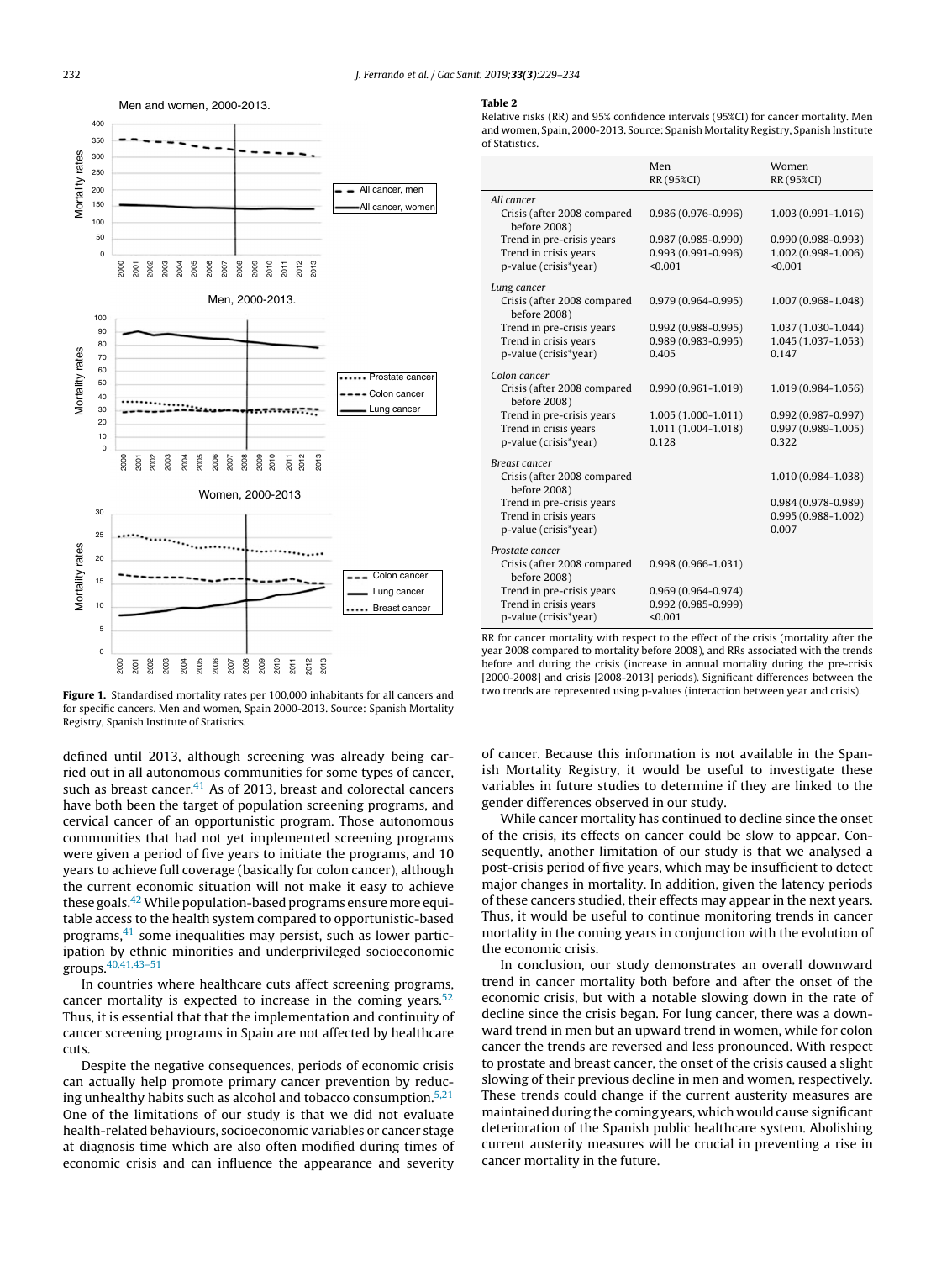## <span id="page-4-0"></span>What is known about the topic?

Increased unemployment along with lower investment in the public health sector are known to be associated with an increase in total cancer mortality, particularly of breast, colon, prostate and lung cancer. However, there are a limited research on economic crises and cancer mortality.

#### What does this study add to the literature?

Since the onset of the economic crisis in Spain the rate of decline in cancer mortality has slowed significantly. This situation could be exacerbated by the current austerity measures in healthcare. Abolishing current austerity measures will be crucial in preventing a rise in cancer mortality in the future in Spain.

## Editor in charge

Carlos Álvarez-Dardet.

## Transparency declaration

The corresponding author on behalf of the other authors guarantee the accuracy, transparency and honesty of the data and information contained in the study, that no relevant information has been omitted and that all discrepancies between authors have been adequately resolved and described.

## Authorship contributions

All authors made substantial contributions to conception and design of this study. L. Palència, M. Gotsens, M. Marí-Dell'Olmo and V. Puig-Barrachina performed data analysis. All authors contributed to the interpretation of data. J. Ferrando and L. Palència were involved in drafting the manuscript and the rest of the authors revised it critically for important intellectual content. All authors gave final approval of the version to be published

## Funding

This research has been partially funded by the project entitled  $E$ fectos de la crisis en la salud de la población y sus determinantes en España(PI13/00897) funded by the Instituto de Salud Carlos III (co-funded by European Regional Development Fund).

## Conflicts of interest

None.

## Appendix A. Supplementary data

Supplementary data associated with this article can be found, in the online version, at [doi:10.1016/j.gaceta.2017.11.008.](http://dx.doi.org/10.1016/j.gaceta.2017.11.008)

## References

- 1. [Cortès-Franch](http://refhub.elsevier.com/S0213-9111(18)30005-0/sbref0265) [I,](http://refhub.elsevier.com/S0213-9111(18)30005-0/sbref0265) [González](http://refhub.elsevier.com/S0213-9111(18)30005-0/sbref0265) [López-Valcárcel](http://refhub.elsevier.com/S0213-9111(18)30005-0/sbref0265) [B.](http://refhub.elsevier.com/S0213-9111(18)30005-0/sbref0265) [The](http://refhub.elsevier.com/S0213-9111(18)30005-0/sbref0265) [economic-financial](http://refhub.elsevier.com/S0213-9111(18)30005-0/sbref0265) [crisis](http://refhub.elsevier.com/S0213-9111(18)30005-0/sbref0265) [and](http://refhub.elsevier.com/S0213-9111(18)30005-0/sbref0265) [health](http://refhub.elsevier.com/S0213-9111(18)30005-0/sbref0265) [in](http://refhub.elsevier.com/S0213-9111(18)30005-0/sbref0265) [Spain.](http://refhub.elsevier.com/S0213-9111(18)30005-0/sbref0265) [Evidence](http://refhub.elsevier.com/S0213-9111(18)30005-0/sbref0265) [and](http://refhub.elsevier.com/S0213-9111(18)30005-0/sbref0265) [viewpoints.](http://refhub.elsevier.com/S0213-9111(18)30005-0/sbref0265) [SESPAS](http://refhub.elsevier.com/S0213-9111(18)30005-0/sbref0265) [report](http://refhub.elsevier.com/S0213-9111(18)30005-0/sbref0265) [2014.](http://refhub.elsevier.com/S0213-9111(18)30005-0/sbref0265) [Gac](http://refhub.elsevier.com/S0213-9111(18)30005-0/sbref0265) [Sanit.](http://refhub.elsevier.com/S0213-9111(18)30005-0/sbref0265) [2014;28](http://refhub.elsevier.com/S0213-9111(18)30005-0/sbref0265) [Suppl](http://refhub.elsevier.com/S0213-9111(18)30005-0/sbref0265) [1:1](http://refhub.elsevier.com/S0213-9111(18)30005-0/sbref0265)–[6.](http://refhub.elsevier.com/S0213-9111(18)30005-0/sbref0265)
- 2. [Quaglio](http://refhub.elsevier.com/S0213-9111(18)30005-0/sbref0270) [G,](http://refhub.elsevier.com/S0213-9111(18)30005-0/sbref0270) [Karapiperis](http://refhub.elsevier.com/S0213-9111(18)30005-0/sbref0270) [T,](http://refhub.elsevier.com/S0213-9111(18)30005-0/sbref0270) [Van](http://refhub.elsevier.com/S0213-9111(18)30005-0/sbref0270) [Woensel](http://refhub.elsevier.com/S0213-9111(18)30005-0/sbref0270) [L,](http://refhub.elsevier.com/S0213-9111(18)30005-0/sbref0270) [et](http://refhub.elsevier.com/S0213-9111(18)30005-0/sbref0270) [al.](http://refhub.elsevier.com/S0213-9111(18)30005-0/sbref0270) [Austerity](http://refhub.elsevier.com/S0213-9111(18)30005-0/sbref0270) [and](http://refhub.elsevier.com/S0213-9111(18)30005-0/sbref0270) [health](http://refhub.elsevier.com/S0213-9111(18)30005-0/sbref0270) [in](http://refhub.elsevier.com/S0213-9111(18)30005-0/sbref0270) [Europe.](http://refhub.elsevier.com/S0213-9111(18)30005-0/sbref0270) [Health](http://refhub.elsevier.com/S0213-9111(18)30005-0/sbref0270) [Policy](http://refhub.elsevier.com/S0213-9111(18)30005-0/sbref0270) [\(New](http://refhub.elsevier.com/S0213-9111(18)30005-0/sbref0270) [York\).](http://refhub.elsevier.com/S0213-9111(18)30005-0/sbref0270) [2013;113:13](http://refhub.elsevier.com/S0213-9111(18)30005-0/sbref0270)–[9.](http://refhub.elsevier.com/S0213-9111(18)30005-0/sbref0270)
- 3. [Pérez](http://refhub.elsevier.com/S0213-9111(18)30005-0/sbref0275) [G,](http://refhub.elsevier.com/S0213-9111(18)30005-0/sbref0275) [Rodríguez-Sanz](http://refhub.elsevier.com/S0213-9111(18)30005-0/sbref0275) [M,](http://refhub.elsevier.com/S0213-9111(18)30005-0/sbref0275) [Domínguez-Berjón](http://refhub.elsevier.com/S0213-9111(18)30005-0/sbref0275) [F,](http://refhub.elsevier.com/S0213-9111(18)30005-0/sbref0275) [et](http://refhub.elsevier.com/S0213-9111(18)30005-0/sbref0275) [al.](http://refhub.elsevier.com/S0213-9111(18)30005-0/sbref0275) [Indicators](http://refhub.elsevier.com/S0213-9111(18)30005-0/sbref0275) [to](http://refhub.elsevier.com/S0213-9111(18)30005-0/sbref0275) [monitor](http://refhub.elsevier.com/S0213-9111(18)30005-0/sbref0275) [the](http://refhub.elsevier.com/S0213-9111(18)30005-0/sbref0275) [evolution](http://refhub.elsevier.com/S0213-9111(18)30005-0/sbref0275) [of](http://refhub.elsevier.com/S0213-9111(18)30005-0/sbref0275) [the](http://refhub.elsevier.com/S0213-9111(18)30005-0/sbref0275) [economic](http://refhub.elsevier.com/S0213-9111(18)30005-0/sbref0275) [crisis](http://refhub.elsevier.com/S0213-9111(18)30005-0/sbref0275) [and](http://refhub.elsevier.com/S0213-9111(18)30005-0/sbref0275) [its](http://refhub.elsevier.com/S0213-9111(18)30005-0/sbref0275) [effects](http://refhub.elsevier.com/S0213-9111(18)30005-0/sbref0275) [on](http://refhub.elsevier.com/S0213-9111(18)30005-0/sbref0275) [health](http://refhub.elsevier.com/S0213-9111(18)30005-0/sbref0275) [and](http://refhub.elsevier.com/S0213-9111(18)30005-0/sbref0275) [health](http://refhub.elsevier.com/S0213-9111(18)30005-0/sbref0275) [inequalities.](http://refhub.elsevier.com/S0213-9111(18)30005-0/sbref0275) [SESPAS](http://refhub.elsevier.com/S0213-9111(18)30005-0/sbref0275) [report](http://refhub.elsevier.com/S0213-9111(18)30005-0/sbref0275) [2014.](http://refhub.elsevier.com/S0213-9111(18)30005-0/sbref0275) [Gac](http://refhub.elsevier.com/S0213-9111(18)30005-0/sbref0275) [Sanit.](http://refhub.elsevier.com/S0213-9111(18)30005-0/sbref0275) [2014;28](http://refhub.elsevier.com/S0213-9111(18)30005-0/sbref0275) [Suppl](http://refhub.elsevier.com/S0213-9111(18)30005-0/sbref0275) [1:124–31.](http://refhub.elsevier.com/S0213-9111(18)30005-0/sbref0275)
- 4. [Bacigalupe](http://refhub.elsevier.com/S0213-9111(18)30005-0/sbref0280) [A,](http://refhub.elsevier.com/S0213-9111(18)30005-0/sbref0280) [Escolar-Pujolar](http://refhub.elsevier.com/S0213-9111(18)30005-0/sbref0280) [A.](http://refhub.elsevier.com/S0213-9111(18)30005-0/sbref0280) [The](http://refhub.elsevier.com/S0213-9111(18)30005-0/sbref0280) [impact](http://refhub.elsevier.com/S0213-9111(18)30005-0/sbref0280) [of](http://refhub.elsevier.com/S0213-9111(18)30005-0/sbref0280) [economic](http://refhub.elsevier.com/S0213-9111(18)30005-0/sbref0280) [crises](http://refhub.elsevier.com/S0213-9111(18)30005-0/sbref0280) [on](http://refhub.elsevier.com/S0213-9111(18)30005-0/sbref0280) [social](http://refhub.elsevier.com/S0213-9111(18)30005-0/sbref0280) [inequal](http://refhub.elsevier.com/S0213-9111(18)30005-0/sbref0280)[ities](http://refhub.elsevier.com/S0213-9111(18)30005-0/sbref0280) [in](http://refhub.elsevier.com/S0213-9111(18)30005-0/sbref0280) [health:](http://refhub.elsevier.com/S0213-9111(18)30005-0/sbref0280) [what](http://refhub.elsevier.com/S0213-9111(18)30005-0/sbref0280) [do](http://refhub.elsevier.com/S0213-9111(18)30005-0/sbref0280) [we](http://refhub.elsevier.com/S0213-9111(18)30005-0/sbref0280) [know](http://refhub.elsevier.com/S0213-9111(18)30005-0/sbref0280) [so](http://refhub.elsevier.com/S0213-9111(18)30005-0/sbref0280) [far?](http://refhub.elsevier.com/S0213-9111(18)30005-0/sbref0280) [Int](http://refhub.elsevier.com/S0213-9111(18)30005-0/sbref0280) [J](http://refhub.elsevier.com/S0213-9111(18)30005-0/sbref0280) [Equity](http://refhub.elsevier.com/S0213-9111(18)30005-0/sbref0280) [Health.](http://refhub.elsevier.com/S0213-9111(18)30005-0/sbref0280) [2014;13:52.](http://refhub.elsevier.com/S0213-9111(18)30005-0/sbref0280)
- 5. [Martin-Moreno](http://refhub.elsevier.com/S0213-9111(18)30005-0/sbref0285) JM, Alfonso-Sanchez JL, Harris M, [et](http://refhub.elsevier.com/S0213-9111(18)30005-0/sbref0285) [al.](http://refhub.elsevier.com/S0213-9111(18)30005-0/sbref0285) [The](http://refhub.elsevier.com/S0213-9111(18)30005-0/sbref0285) [effects](http://refhub.elsevier.com/S0213-9111(18)30005-0/sbref0285) of the financial [crisis](http://refhub.elsevier.com/S0213-9111(18)30005-0/sbref0285) [on](http://refhub.elsevier.com/S0213-9111(18)30005-0/sbref0285) [primary](http://refhub.elsevier.com/S0213-9111(18)30005-0/sbref0285) [prevention](http://refhub.elsevier.com/S0213-9111(18)30005-0/sbref0285) [of](http://refhub.elsevier.com/S0213-9111(18)30005-0/sbref0285) [cancer.](http://refhub.elsevier.com/S0213-9111(18)30005-0/sbref0285) [Eur](http://refhub.elsevier.com/S0213-9111(18)30005-0/sbref0285) [J](http://refhub.elsevier.com/S0213-9111(18)30005-0/sbref0285) [Cancer.](http://refhub.elsevier.com/S0213-9111(18)30005-0/sbref0285) [2010;46:2525–33.](http://refhub.elsevier.com/S0213-9111(18)30005-0/sbref0285)
- 6. [Falagas](http://refhub.elsevier.com/S0213-9111(18)30005-0/sbref0290) [ME,](http://refhub.elsevier.com/S0213-9111(18)30005-0/sbref0290) [Vouloumanou](http://refhub.elsevier.com/S0213-9111(18)30005-0/sbref0290) [EK,](http://refhub.elsevier.com/S0213-9111(18)30005-0/sbref0290) [Mavros](http://refhub.elsevier.com/S0213-9111(18)30005-0/sbref0290) [MN,](http://refhub.elsevier.com/S0213-9111(18)30005-0/sbref0290) [et](http://refhub.elsevier.com/S0213-9111(18)30005-0/sbref0290) [al.](http://refhub.elsevier.com/S0213-9111(18)30005-0/sbref0290) [Economic](http://refhub.elsevier.com/S0213-9111(18)30005-0/sbref0290) [crises](http://refhub.elsevier.com/S0213-9111(18)30005-0/sbref0290) [and](http://refhub.elsevier.com/S0213-9111(18)30005-0/sbref0290) [mortality:](http://refhub.elsevier.com/S0213-9111(18)30005-0/sbref0290) [a](http://refhub.elsevier.com/S0213-9111(18)30005-0/sbref0290) [review](http://refhub.elsevier.com/S0213-9111(18)30005-0/sbref0290) [of](http://refhub.elsevier.com/S0213-9111(18)30005-0/sbref0290) [the](http://refhub.elsevier.com/S0213-9111(18)30005-0/sbref0290) [literature.](http://refhub.elsevier.com/S0213-9111(18)30005-0/sbref0290) [Int](http://refhub.elsevier.com/S0213-9111(18)30005-0/sbref0290) [J](http://refhub.elsevier.com/S0213-9111(18)30005-0/sbref0290) [Clin](http://refhub.elsevier.com/S0213-9111(18)30005-0/sbref0290) [Pract.](http://refhub.elsevier.com/S0213-9111(18)30005-0/sbref0290) [2009;63:1128](http://refhub.elsevier.com/S0213-9111(18)30005-0/sbref0290)–[35.](http://refhub.elsevier.com/S0213-9111(18)30005-0/sbref0290)
- 7. [Segura](http://refhub.elsevier.com/S0213-9111(18)30005-0/sbref0295) [Benedicto](http://refhub.elsevier.com/S0213-9111(18)30005-0/sbref0295) [A.](http://refhub.elsevier.com/S0213-9111(18)30005-0/sbref0295) [Cuts,](http://refhub.elsevier.com/S0213-9111(18)30005-0/sbref0295) [austerity](http://refhub.elsevier.com/S0213-9111(18)30005-0/sbref0295) [and](http://refhub.elsevier.com/S0213-9111(18)30005-0/sbref0295) [health.](http://refhub.elsevier.com/S0213-9111(18)30005-0/sbref0295) [SESPAS](http://refhub.elsevier.com/S0213-9111(18)30005-0/sbref0295) [report](http://refhub.elsevier.com/S0213-9111(18)30005-0/sbref0295) [2014.](http://refhub.elsevier.com/S0213-9111(18)30005-0/sbref0295) [Gac](http://refhub.elsevier.com/S0213-9111(18)30005-0/sbref0295) [Sanit.](http://refhub.elsevier.com/S0213-9111(18)30005-0/sbref0295) [2014;28](http://refhub.elsevier.com/S0213-9111(18)30005-0/sbref0295) [Suppl](http://refhub.elsevier.com/S0213-9111(18)30005-0/sbref0295) [1:7](http://refhub.elsevier.com/S0213-9111(18)30005-0/sbref0295)–[11.](http://refhub.elsevier.com/S0213-9111(18)30005-0/sbref0295)
- 8. [Budhdeo](http://refhub.elsevier.com/S0213-9111(18)30005-0/sbref0300) [S,](http://refhub.elsevier.com/S0213-9111(18)30005-0/sbref0300) [Watkins](http://refhub.elsevier.com/S0213-9111(18)30005-0/sbref0300) [J,](http://refhub.elsevier.com/S0213-9111(18)30005-0/sbref0300) [Atun](http://refhub.elsevier.com/S0213-9111(18)30005-0/sbref0300) [R,](http://refhub.elsevier.com/S0213-9111(18)30005-0/sbref0300) [et](http://refhub.elsevier.com/S0213-9111(18)30005-0/sbref0300) [al.](http://refhub.elsevier.com/S0213-9111(18)30005-0/sbref0300) [Changes](http://refhub.elsevier.com/S0213-9111(18)30005-0/sbref0300) [in](http://refhub.elsevier.com/S0213-9111(18)30005-0/sbref0300) [government](http://refhub.elsevier.com/S0213-9111(18)30005-0/sbref0300) [spending](http://refhub.elsevier.com/S0213-9111(18)30005-0/sbref0300) [on](http://refhub.elsevier.com/S0213-9111(18)30005-0/sbref0300) [healthcare](http://refhub.elsevier.com/S0213-9111(18)30005-0/sbref0300) [and](http://refhub.elsevier.com/S0213-9111(18)30005-0/sbref0300) [population](http://refhub.elsevier.com/S0213-9111(18)30005-0/sbref0300) [mortality](http://refhub.elsevier.com/S0213-9111(18)30005-0/sbref0300) [in](http://refhub.elsevier.com/S0213-9111(18)30005-0/sbref0300) [the](http://refhub.elsevier.com/S0213-9111(18)30005-0/sbref0300) [European](http://refhub.elsevier.com/S0213-9111(18)30005-0/sbref0300) [Union,](http://refhub.elsevier.com/S0213-9111(18)30005-0/sbref0300) [1995-2010:](http://refhub.elsevier.com/S0213-9111(18)30005-0/sbref0300) [a](http://refhub.elsevier.com/S0213-9111(18)30005-0/sbref0300) [cross](http://refhub.elsevier.com/S0213-9111(18)30005-0/sbref0300)[sectional](http://refhub.elsevier.com/S0213-9111(18)30005-0/sbref0300) [ecological](http://refhub.elsevier.com/S0213-9111(18)30005-0/sbref0300) [study.](http://refhub.elsevier.com/S0213-9111(18)30005-0/sbref0300) [J](http://refhub.elsevier.com/S0213-9111(18)30005-0/sbref0300) [R](http://refhub.elsevier.com/S0213-9111(18)30005-0/sbref0300) [Soc](http://refhub.elsevier.com/S0213-9111(18)30005-0/sbref0300) [Med.](http://refhub.elsevier.com/S0213-9111(18)30005-0/sbref0300) [2015;108:490–8.](http://refhub.elsevier.com/S0213-9111(18)30005-0/sbref0300)
- 9. [Coope](http://refhub.elsevier.com/S0213-9111(18)30005-0/sbref0305) [C,](http://refhub.elsevier.com/S0213-9111(18)30005-0/sbref0305) [Gunnell](http://refhub.elsevier.com/S0213-9111(18)30005-0/sbref0305) [D,](http://refhub.elsevier.com/S0213-9111(18)30005-0/sbref0305) [Hollingworth](http://refhub.elsevier.com/S0213-9111(18)30005-0/sbref0305) [W,](http://refhub.elsevier.com/S0213-9111(18)30005-0/sbref0305) [et](http://refhub.elsevier.com/S0213-9111(18)30005-0/sbref0305) [al.](http://refhub.elsevier.com/S0213-9111(18)30005-0/sbref0305) [Suicide](http://refhub.elsevier.com/S0213-9111(18)30005-0/sbref0305) [and](http://refhub.elsevier.com/S0213-9111(18)30005-0/sbref0305) [the](http://refhub.elsevier.com/S0213-9111(18)30005-0/sbref0305) [2008](http://refhub.elsevier.com/S0213-9111(18)30005-0/sbref0305) [economic](http://refhub.elsevier.com/S0213-9111(18)30005-0/sbref0305) [recession:](http://refhub.elsevier.com/S0213-9111(18)30005-0/sbref0305) [who](http://refhub.elsevier.com/S0213-9111(18)30005-0/sbref0305) [is](http://refhub.elsevier.com/S0213-9111(18)30005-0/sbref0305) [most](http://refhub.elsevier.com/S0213-9111(18)30005-0/sbref0305) [at](http://refhub.elsevier.com/S0213-9111(18)30005-0/sbref0305) [risk?Trends](http://refhub.elsevier.com/S0213-9111(18)30005-0/sbref0305) [in](http://refhub.elsevier.com/S0213-9111(18)30005-0/sbref0305) [suicide](http://refhub.elsevier.com/S0213-9111(18)30005-0/sbref0305) [rates](http://refhub.elsevier.com/S0213-9111(18)30005-0/sbref0305) [in](http://refhub.elsevier.com/S0213-9111(18)30005-0/sbref0305) [England](http://refhub.elsevier.com/S0213-9111(18)30005-0/sbref0305) [and](http://refhub.elsevier.com/S0213-9111(18)30005-0/sbref0305) [Wales](http://refhub.elsevier.com/S0213-9111(18)30005-0/sbref0305) [2001-2011.](http://refhub.elsevier.com/S0213-9111(18)30005-0/sbref0305) [Soc](http://refhub.elsevier.com/S0213-9111(18)30005-0/sbref0305) [Sci](http://refhub.elsevier.com/S0213-9111(18)30005-0/sbref0305) [Med.](http://refhub.elsevier.com/S0213-9111(18)30005-0/sbref0305) [2014;117:76–85.](http://refhub.elsevier.com/S0213-9111(18)30005-0/sbref0305)
- 10. [Haw](http://refhub.elsevier.com/S0213-9111(18)30005-0/sbref0310) [C,](http://refhub.elsevier.com/S0213-9111(18)30005-0/sbref0310) [Hawton](http://refhub.elsevier.com/S0213-9111(18)30005-0/sbref0310) [K,](http://refhub.elsevier.com/S0213-9111(18)30005-0/sbref0310) [Gunnell](http://refhub.elsevier.com/S0213-9111(18)30005-0/sbref0310) [D,](http://refhub.elsevier.com/S0213-9111(18)30005-0/sbref0310) [et](http://refhub.elsevier.com/S0213-9111(18)30005-0/sbref0310) [al.](http://refhub.elsevier.com/S0213-9111(18)30005-0/sbref0310) [Economic](http://refhub.elsevier.com/S0213-9111(18)30005-0/sbref0310) [recession](http://refhub.elsevier.com/S0213-9111(18)30005-0/sbref0310) [and](http://refhub.elsevier.com/S0213-9111(18)30005-0/sbref0310) [suicidal](http://refhub.elsevier.com/S0213-9111(18)30005-0/sbref0310) [behaviour:](http://refhub.elsevier.com/S0213-9111(18)30005-0/sbref0310) [possible](http://refhub.elsevier.com/S0213-9111(18)30005-0/sbref0310) [mechanisms](http://refhub.elsevier.com/S0213-9111(18)30005-0/sbref0310) [and](http://refhub.elsevier.com/S0213-9111(18)30005-0/sbref0310) [ameliorating](http://refhub.elsevier.com/S0213-9111(18)30005-0/sbref0310) [factors.](http://refhub.elsevier.com/S0213-9111(18)30005-0/sbref0310) [Int](http://refhub.elsevier.com/S0213-9111(18)30005-0/sbref0310) [J](http://refhub.elsevier.com/S0213-9111(18)30005-0/sbref0310) [Soc](http://refhub.elsevier.com/S0213-9111(18)30005-0/sbref0310) [Psychiatry.](http://refhub.elsevier.com/S0213-9111(18)30005-0/sbref0310) [2015;61:73–81.](http://refhub.elsevier.com/S0213-9111(18)30005-0/sbref0310)
- 11. [Parmar](http://refhub.elsevier.com/S0213-9111(18)30005-0/sbref0315) [D,](http://refhub.elsevier.com/S0213-9111(18)30005-0/sbref0315) [Stavropoulou](http://refhub.elsevier.com/S0213-9111(18)30005-0/sbref0315) [C,](http://refhub.elsevier.com/S0213-9111(18)30005-0/sbref0315) [Ioannidis](http://refhub.elsevier.com/S0213-9111(18)30005-0/sbref0315) [JPA.](http://refhub.elsevier.com/S0213-9111(18)30005-0/sbref0315) [Health](http://refhub.elsevier.com/S0213-9111(18)30005-0/sbref0315) [outcomes](http://refhub.elsevier.com/S0213-9111(18)30005-0/sbref0315) [during](http://refhub.elsevier.com/S0213-9111(18)30005-0/sbref0315) [the](http://refhub.elsevier.com/S0213-9111(18)30005-0/sbref0315) [2008](http://refhub.elsevier.com/S0213-9111(18)30005-0/sbref0315) [financial](http://refhub.elsevier.com/S0213-9111(18)30005-0/sbref0315) [crisis](http://refhub.elsevier.com/S0213-9111(18)30005-0/sbref0315) [in](http://refhub.elsevier.com/S0213-9111(18)30005-0/sbref0315) [Europe:](http://refhub.elsevier.com/S0213-9111(18)30005-0/sbref0315) [systematic](http://refhub.elsevier.com/S0213-9111(18)30005-0/sbref0315) [literature](http://refhub.elsevier.com/S0213-9111(18)30005-0/sbref0315) [review.](http://refhub.elsevier.com/S0213-9111(18)30005-0/sbref0315) [BMJ.](http://refhub.elsevier.com/S0213-9111(18)30005-0/sbref0315) [2016;354,](http://refhub.elsevier.com/S0213-9111(18)30005-0/sbref0315) [i4588.](http://refhub.elsevier.com/S0213-9111(18)30005-0/sbref0315)
- 12. [Baumbach](http://refhub.elsevier.com/S0213-9111(18)30005-0/sbref0320) [A,](http://refhub.elsevier.com/S0213-9111(18)30005-0/sbref0320) [Gulis](http://refhub.elsevier.com/S0213-9111(18)30005-0/sbref0320) [G.](http://refhub.elsevier.com/S0213-9111(18)30005-0/sbref0320) [Impact](http://refhub.elsevier.com/S0213-9111(18)30005-0/sbref0320) [of](http://refhub.elsevier.com/S0213-9111(18)30005-0/sbref0320) [financial](http://refhub.elsevier.com/S0213-9111(18)30005-0/sbref0320) [crisis](http://refhub.elsevier.com/S0213-9111(18)30005-0/sbref0320) [on](http://refhub.elsevier.com/S0213-9111(18)30005-0/sbref0320) [selected](http://refhub.elsevier.com/S0213-9111(18)30005-0/sbref0320) [health](http://refhub.elsevier.com/S0213-9111(18)30005-0/sbref0320) [outcomes](http://refhub.elsevier.com/S0213-9111(18)30005-0/sbref0320) [in](http://refhub.elsevier.com/S0213-9111(18)30005-0/sbref0320) [Europe.](http://refhub.elsevier.com/S0213-9111(18)30005-0/sbref0320) [Eur](http://refhub.elsevier.com/S0213-9111(18)30005-0/sbref0320) [J](http://refhub.elsevier.com/S0213-9111(18)30005-0/sbref0320) [Public](http://refhub.elsevier.com/S0213-9111(18)30005-0/sbref0320) [Health.](http://refhub.elsevier.com/S0213-9111(18)30005-0/sbref0320) [2014;24:399–403.](http://refhub.elsevier.com/S0213-9111(18)30005-0/sbref0320)
- 13. [Karanikolos](http://refhub.elsevier.com/S0213-9111(18)30005-0/sbref0325) [M,](http://refhub.elsevier.com/S0213-9111(18)30005-0/sbref0325) [Heino](http://refhub.elsevier.com/S0213-9111(18)30005-0/sbref0325) [P,](http://refhub.elsevier.com/S0213-9111(18)30005-0/sbref0325) [McKee](http://refhub.elsevier.com/S0213-9111(18)30005-0/sbref0325) [M,](http://refhub.elsevier.com/S0213-9111(18)30005-0/sbref0325) [et](http://refhub.elsevier.com/S0213-9111(18)30005-0/sbref0325) [al.](http://refhub.elsevier.com/S0213-9111(18)30005-0/sbref0325) [Effects](http://refhub.elsevier.com/S0213-9111(18)30005-0/sbref0325) [of](http://refhub.elsevier.com/S0213-9111(18)30005-0/sbref0325) [the](http://refhub.elsevier.com/S0213-9111(18)30005-0/sbref0325) [global](http://refhub.elsevier.com/S0213-9111(18)30005-0/sbref0325) [financial](http://refhub.elsevier.com/S0213-9111(18)30005-0/sbref0325) [crisis](http://refhub.elsevier.com/S0213-9111(18)30005-0/sbref0325) [on](http://refhub.elsevier.com/S0213-9111(18)30005-0/sbref0325) [health](http://refhub.elsevier.com/S0213-9111(18)30005-0/sbref0325) [in](http://refhub.elsevier.com/S0213-9111(18)30005-0/sbref0325) [high-income](http://refhub.elsevier.com/S0213-9111(18)30005-0/sbref0325) [OECD](http://refhub.elsevier.com/S0213-9111(18)30005-0/sbref0325) [countries:](http://refhub.elsevier.com/S0213-9111(18)30005-0/sbref0325) [a](http://refhub.elsevier.com/S0213-9111(18)30005-0/sbref0325) [narrative](http://refhub.elsevier.com/S0213-9111(18)30005-0/sbref0325) [review.](http://refhub.elsevier.com/S0213-9111(18)30005-0/sbref0325) [Int](http://refhub.elsevier.com/S0213-9111(18)30005-0/sbref0325) [J](http://refhub.elsevier.com/S0213-9111(18)30005-0/sbref0325) [Health](http://refhub.elsevier.com/S0213-9111(18)30005-0/sbref0325) [Serv.](http://refhub.elsevier.com/S0213-9111(18)30005-0/sbref0325) [2016;46:208–40.](http://refhub.elsevier.com/S0213-9111(18)30005-0/sbref0325)
- 14. [Maruthappu](http://refhub.elsevier.com/S0213-9111(18)30005-0/sbref0330) [M,](http://refhub.elsevier.com/S0213-9111(18)30005-0/sbref0330) [Watkins](http://refhub.elsevier.com/S0213-9111(18)30005-0/sbref0330) [JA,](http://refhub.elsevier.com/S0213-9111(18)30005-0/sbref0330) [Waqar](http://refhub.elsevier.com/S0213-9111(18)30005-0/sbref0330) [M,](http://refhub.elsevier.com/S0213-9111(18)30005-0/sbref0330) [et](http://refhub.elsevier.com/S0213-9111(18)30005-0/sbref0330) [al.](http://refhub.elsevier.com/S0213-9111(18)30005-0/sbref0330) [Unemployment,](http://refhub.elsevier.com/S0213-9111(18)30005-0/sbref0330) [public-sector](http://refhub.elsevier.com/S0213-9111(18)30005-0/sbref0330) [health-care](http://refhub.elsevier.com/S0213-9111(18)30005-0/sbref0330) [spending](http://refhub.elsevier.com/S0213-9111(18)30005-0/sbref0330) [and](http://refhub.elsevier.com/S0213-9111(18)30005-0/sbref0330) [breast](http://refhub.elsevier.com/S0213-9111(18)30005-0/sbref0330) [cancer](http://refhub.elsevier.com/S0213-9111(18)30005-0/sbref0330) [mortality](http://refhub.elsevier.com/S0213-9111(18)30005-0/sbref0330) [in](http://refhub.elsevier.com/S0213-9111(18)30005-0/sbref0330) [the](http://refhub.elsevier.com/S0213-9111(18)30005-0/sbref0330) [European](http://refhub.elsevier.com/S0213-9111(18)30005-0/sbref0330) [Union:](http://refhub.elsevier.com/S0213-9111(18)30005-0/sbref0330) [1990-](http://refhub.elsevier.com/S0213-9111(18)30005-0/sbref0330) [2009.](http://refhub.elsevier.com/S0213-9111(18)30005-0/sbref0330) [Eur](http://refhub.elsevier.com/S0213-9111(18)30005-0/sbref0330) [J](http://refhub.elsevier.com/S0213-9111(18)30005-0/sbref0330) [Public](http://refhub.elsevier.com/S0213-9111(18)30005-0/sbref0330) [Health.](http://refhub.elsevier.com/S0213-9111(18)30005-0/sbref0330) [2015;25:330](http://refhub.elsevier.com/S0213-9111(18)30005-0/sbref0330)–[5.](http://refhub.elsevier.com/S0213-9111(18)30005-0/sbref0330)
- 15. [Maruthappu](http://refhub.elsevier.com/S0213-9111(18)30005-0/sbref0335) M, Watkins [J,](http://refhub.elsevier.com/S0213-9111(18)30005-0/sbref0335) Noor AM, [et](http://refhub.elsevier.com/S0213-9111(18)30005-0/sbref0335) [al.](http://refhub.elsevier.com/S0213-9111(18)30005-0/sbref0335) [Economic](http://refhub.elsevier.com/S0213-9111(18)30005-0/sbref0335) [downturns,](http://refhub.elsevier.com/S0213-9111(18)30005-0/sbref0335) [universal](http://refhub.elsevier.com/S0213-9111(18)30005-0/sbref0335) [health](http://refhub.elsevier.com/S0213-9111(18)30005-0/sbref0335) [coverage,](http://refhub.elsevier.com/S0213-9111(18)30005-0/sbref0335) [and](http://refhub.elsevier.com/S0213-9111(18)30005-0/sbref0335) [cancer](http://refhub.elsevier.com/S0213-9111(18)30005-0/sbref0335) [mortality](http://refhub.elsevier.com/S0213-9111(18)30005-0/sbref0335) [in](http://refhub.elsevier.com/S0213-9111(18)30005-0/sbref0335) [high-income](http://refhub.elsevier.com/S0213-9111(18)30005-0/sbref0335) [and](http://refhub.elsevier.com/S0213-9111(18)30005-0/sbref0335) [middle-income](http://refhub.elsevier.com/S0213-9111(18)30005-0/sbref0335) [countries,](http://refhub.elsevier.com/S0213-9111(18)30005-0/sbref0335) [1990-2010:](http://refhub.elsevier.com/S0213-9111(18)30005-0/sbref0335) [a](http://refhub.elsevier.com/S0213-9111(18)30005-0/sbref0335) [longitudinal](http://refhub.elsevier.com/S0213-9111(18)30005-0/sbref0335) [analysis.](http://refhub.elsevier.com/S0213-9111(18)30005-0/sbref0335) [Lancet.](http://refhub.elsevier.com/S0213-9111(18)30005-0/sbref0335) [2016;6736:1](http://refhub.elsevier.com/S0213-9111(18)30005-0/sbref0335)–[12.](http://refhub.elsevier.com/S0213-9111(18)30005-0/sbref0335)
- 16. [Maruthappu](http://refhub.elsevier.com/S0213-9111(18)30005-0/sbref0340) [M,](http://refhub.elsevier.com/S0213-9111(18)30005-0/sbref0340) [Watkins](http://refhub.elsevier.com/S0213-9111(18)30005-0/sbref0340) [J,](http://refhub.elsevier.com/S0213-9111(18)30005-0/sbref0340) [Taylor](http://refhub.elsevier.com/S0213-9111(18)30005-0/sbref0340) [A,](http://refhub.elsevier.com/S0213-9111(18)30005-0/sbref0340) [et](http://refhub.elsevier.com/S0213-9111(18)30005-0/sbref0340) [al.](http://refhub.elsevier.com/S0213-9111(18)30005-0/sbref0340) [Unemployment](http://refhub.elsevier.com/S0213-9111(18)30005-0/sbref0340) [prostate](http://refhub.elsevier.com/S0213-9111(18)30005-0/sbref0340) [cancer](http://refhub.elsevier.com/S0213-9111(18)30005-0/sbref0340) [mor](http://refhub.elsevier.com/S0213-9111(18)30005-0/sbref0340)[tality](http://refhub.elsevier.com/S0213-9111(18)30005-0/sbref0340) [in](http://refhub.elsevier.com/S0213-9111(18)30005-0/sbref0340) [the](http://refhub.elsevier.com/S0213-9111(18)30005-0/sbref0340) [O.E.C.D.1990-2009.](http://refhub.elsevier.com/S0213-9111(18)30005-0/sbref0340) [Ecancermedicalscience.](http://refhub.elsevier.com/S0213-9111(18)30005-0/sbref0340) [2015;9:1](http://refhub.elsevier.com/S0213-9111(18)30005-0/sbref0340)–[13.](http://refhub.elsevier.com/S0213-9111(18)30005-0/sbref0340)
- 17. [Maruthappu](http://refhub.elsevier.com/S0213-9111(18)30005-0/sbref0345) [M,](http://refhub.elsevier.com/S0213-9111(18)30005-0/sbref0345) [Watson](http://refhub.elsevier.com/S0213-9111(18)30005-0/sbref0345) [RA,](http://refhub.elsevier.com/S0213-9111(18)30005-0/sbref0345) [Watkins](http://refhub.elsevier.com/S0213-9111(18)30005-0/sbref0345) [J,](http://refhub.elsevier.com/S0213-9111(18)30005-0/sbref0345) [et](http://refhub.elsevier.com/S0213-9111(18)30005-0/sbref0345) [al.](http://refhub.elsevier.com/S0213-9111(18)30005-0/sbref0345) [Unemployment,](http://refhub.elsevier.com/S0213-9111(18)30005-0/sbref0345) [public-sector](http://refhub.elsevier.com/S0213-9111(18)30005-0/sbref0345) [healthcare](http://refhub.elsevier.com/S0213-9111(18)30005-0/sbref0345) [expenditure](http://refhub.elsevier.com/S0213-9111(18)30005-0/sbref0345) [and](http://refhub.elsevier.com/S0213-9111(18)30005-0/sbref0345) [colorectal](http://refhub.elsevier.com/S0213-9111(18)30005-0/sbref0345) [cancer](http://refhub.elsevier.com/S0213-9111(18)30005-0/sbref0345) [mortality](http://refhub.elsevier.com/S0213-9111(18)30005-0/sbref0345) [in](http://refhub.elsevier.com/S0213-9111(18)30005-0/sbref0345) [the](http://refhub.elsevier.com/S0213-9111(18)30005-0/sbref0345) [European](http://refhub.elsevier.com/S0213-9111(18)30005-0/sbref0345) [Union:](http://refhub.elsevier.com/S0213-9111(18)30005-0/sbref0345) [1990-2009.](http://refhub.elsevier.com/S0213-9111(18)30005-0/sbref0345) [Int](http://refhub.elsevier.com/S0213-9111(18)30005-0/sbref0345) [J](http://refhub.elsevier.com/S0213-9111(18)30005-0/sbref0345) [Public](http://refhub.elsevier.com/S0213-9111(18)30005-0/sbref0345) [Health.](http://refhub.elsevier.com/S0213-9111(18)30005-0/sbref0345) [2016;61:119–30.](http://refhub.elsevier.com/S0213-9111(18)30005-0/sbref0345)
- 18. [Shafique](http://refhub.elsevier.com/S0213-9111(18)30005-0/sbref0350) [K,](http://refhub.elsevier.com/S0213-9111(18)30005-0/sbref0350) [Morrison](http://refhub.elsevier.com/S0213-9111(18)30005-0/sbref0350) [DS.](http://refhub.elsevier.com/S0213-9111(18)30005-0/sbref0350) [Socio-economic](http://refhub.elsevier.com/S0213-9111(18)30005-0/sbref0350) [inequalities](http://refhub.elsevier.com/S0213-9111(18)30005-0/sbref0350) [in](http://refhub.elsevier.com/S0213-9111(18)30005-0/sbref0350) [survival](http://refhub.elsevier.com/S0213-9111(18)30005-0/sbref0350) [of](http://refhub.elsevier.com/S0213-9111(18)30005-0/sbref0350) [patients](http://refhub.elsevier.com/S0213-9111(18)30005-0/sbref0350) [with](http://refhub.elsevier.com/S0213-9111(18)30005-0/sbref0350) [prostate](http://refhub.elsevier.com/S0213-9111(18)30005-0/sbref0350) [cancer:](http://refhub.elsevier.com/S0213-9111(18)30005-0/sbref0350) [role](http://refhub.elsevier.com/S0213-9111(18)30005-0/sbref0350) [of](http://refhub.elsevier.com/S0213-9111(18)30005-0/sbref0350) [age](http://refhub.elsevier.com/S0213-9111(18)30005-0/sbref0350) [and](http://refhub.elsevier.com/S0213-9111(18)30005-0/sbref0350) [Gleason](http://refhub.elsevier.com/S0213-9111(18)30005-0/sbref0350) [grade](http://refhub.elsevier.com/S0213-9111(18)30005-0/sbref0350) [at](http://refhub.elsevier.com/S0213-9111(18)30005-0/sbref0350) [diagnosis.](http://refhub.elsevier.com/S0213-9111(18)30005-0/sbref0350) [PLoS](http://refhub.elsevier.com/S0213-9111(18)30005-0/sbref0350) [One.](http://refhub.elsevier.com/S0213-9111(18)30005-0/sbref0350)  $2013.8$
- 19. [Vrachnis](http://refhub.elsevier.com/S0213-9111(18)30005-0/sbref0355) [N,](http://refhub.elsevier.com/S0213-9111(18)30005-0/sbref0355) [Vlachadis](http://refhub.elsevier.com/S0213-9111(18)30005-0/sbref0355) [N,](http://refhub.elsevier.com/S0213-9111(18)30005-0/sbref0355) [Salakos](http://refhub.elsevier.com/S0213-9111(18)30005-0/sbref0355) [N,](http://refhub.elsevier.com/S0213-9111(18)30005-0/sbref0355) [et](http://refhub.elsevier.com/S0213-9111(18)30005-0/sbref0355) [al.](http://refhub.elsevier.com/S0213-9111(18)30005-0/sbref0355) [Cancer](http://refhub.elsevier.com/S0213-9111(18)30005-0/sbref0355) [mortality](http://refhub.elsevier.com/S0213-9111(18)30005-0/sbref0355) [in](http://refhub.elsevier.com/S0213-9111(18)30005-0/sbref0355) [Greece](http://refhub.elsevier.com/S0213-9111(18)30005-0/sbref0355) [during](http://refhub.elsevier.com/S0213-9111(18)30005-0/sbref0355) [the](http://refhub.elsevier.com/S0213-9111(18)30005-0/sbref0355) [financial](http://refhub.elsevier.com/S0213-9111(18)30005-0/sbref0355) [crisis.](http://refhub.elsevier.com/S0213-9111(18)30005-0/sbref0355) [Acta](http://refhub.elsevier.com/S0213-9111(18)30005-0/sbref0355) [Oncol](http://refhub.elsevier.com/S0213-9111(18)30005-0/sbref0355) [\(Madr\).](http://refhub.elsevier.com/S0213-9111(18)30005-0/sbref0355) [2015;54:287–8.](http://refhub.elsevier.com/S0213-9111(18)30005-0/sbref0355)
- 20. [Ades](http://refhub.elsevier.com/S0213-9111(18)30005-0/sbref0360) [F,](http://refhub.elsevier.com/S0213-9111(18)30005-0/sbref0360) [Senterre](http://refhub.elsevier.com/S0213-9111(18)30005-0/sbref0360) [C,](http://refhub.elsevier.com/S0213-9111(18)30005-0/sbref0360) [de](http://refhub.elsevier.com/S0213-9111(18)30005-0/sbref0360) [Azambuja](http://refhub.elsevier.com/S0213-9111(18)30005-0/sbref0360) [E,](http://refhub.elsevier.com/S0213-9111(18)30005-0/sbref0360) [et](http://refhub.elsevier.com/S0213-9111(18)30005-0/sbref0360) [al.](http://refhub.elsevier.com/S0213-9111(18)30005-0/sbref0360) [Discrepancies](http://refhub.elsevier.com/S0213-9111(18)30005-0/sbref0360) [in](http://refhub.elsevier.com/S0213-9111(18)30005-0/sbref0360) [cancer](http://refhub.elsevier.com/S0213-9111(18)30005-0/sbref0360) [incidence](http://refhub.elsevier.com/S0213-9111(18)30005-0/sbref0360) [and](http://refhub.elsevier.com/S0213-9111(18)30005-0/sbref0360) [mortality](http://refhub.elsevier.com/S0213-9111(18)30005-0/sbref0360) [and](http://refhub.elsevier.com/S0213-9111(18)30005-0/sbref0360) [its](http://refhub.elsevier.com/S0213-9111(18)30005-0/sbref0360) [relationship](http://refhub.elsevier.com/S0213-9111(18)30005-0/sbref0360) [to](http://refhub.elsevier.com/S0213-9111(18)30005-0/sbref0360) [health](http://refhub.elsevier.com/S0213-9111(18)30005-0/sbref0360) [expenditure](http://refhub.elsevier.com/S0213-9111(18)30005-0/sbref0360) [in](http://refhub.elsevier.com/S0213-9111(18)30005-0/sbref0360) [the](http://refhub.elsevier.com/S0213-9111(18)30005-0/sbref0360) [27](http://refhub.elsevier.com/S0213-9111(18)30005-0/sbref0360) [European](http://refhub.elsevier.com/S0213-9111(18)30005-0/sbref0360) [Union](http://refhub.elsevier.com/S0213-9111(18)30005-0/sbref0360) [member](http://refhub.elsevier.com/S0213-9111(18)30005-0/sbref0360) [states.](http://refhub.elsevier.com/S0213-9111(18)30005-0/sbref0360) [Ann](http://refhub.elsevier.com/S0213-9111(18)30005-0/sbref0360) [Oncol.](http://refhub.elsevier.com/S0213-9111(18)30005-0/sbref0360) [2013;24:2897](http://refhub.elsevier.com/S0213-9111(18)30005-0/sbref0360)–[902.](http://refhub.elsevier.com/S0213-9111(18)30005-0/sbref0360)
- 21. [Regidor](http://refhub.elsevier.com/S0213-9111(18)30005-0/sbref0365) [E,](http://refhub.elsevier.com/S0213-9111(18)30005-0/sbref0365) [Vallejo](http://refhub.elsevier.com/S0213-9111(18)30005-0/sbref0365) [F,](http://refhub.elsevier.com/S0213-9111(18)30005-0/sbref0365) [Granados](http://refhub.elsevier.com/S0213-9111(18)30005-0/sbref0365) [JAT,](http://refhub.elsevier.com/S0213-9111(18)30005-0/sbref0365) [et](http://refhub.elsevier.com/S0213-9111(18)30005-0/sbref0365) [al.](http://refhub.elsevier.com/S0213-9111(18)30005-0/sbref0365) [Mortality](http://refhub.elsevier.com/S0213-9111(18)30005-0/sbref0365) [decrease](http://refhub.elsevier.com/S0213-9111(18)30005-0/sbref0365) [according](http://refhub.elsevier.com/S0213-9111(18)30005-0/sbref0365) [to](http://refhub.elsevier.com/S0213-9111(18)30005-0/sbref0365) [socio](http://refhub.elsevier.com/S0213-9111(18)30005-0/sbref0365)[economic](http://refhub.elsevier.com/S0213-9111(18)30005-0/sbref0365) [groups](http://refhub.elsevier.com/S0213-9111(18)30005-0/sbref0365) [during](http://refhub.elsevier.com/S0213-9111(18)30005-0/sbref0365) [the](http://refhub.elsevier.com/S0213-9111(18)30005-0/sbref0365) [economic](http://refhub.elsevier.com/S0213-9111(18)30005-0/sbref0365) [crisis](http://refhub.elsevier.com/S0213-9111(18)30005-0/sbref0365) [in](http://refhub.elsevier.com/S0213-9111(18)30005-0/sbref0365) [Spain:](http://refhub.elsevier.com/S0213-9111(18)30005-0/sbref0365) [a](http://refhub.elsevier.com/S0213-9111(18)30005-0/sbref0365) [cohort](http://refhub.elsevier.com/S0213-9111(18)30005-0/sbref0365) [study](http://refhub.elsevier.com/S0213-9111(18)30005-0/sbref0365) [of](http://refhub.elsevier.com/S0213-9111(18)30005-0/sbref0365) [36](http://refhub.elsevier.com/S0213-9111(18)30005-0/sbref0365) [million](http://refhub.elsevier.com/S0213-9111(18)30005-0/sbref0365) [people.](http://refhub.elsevier.com/S0213-9111(18)30005-0/sbref0365) [Lancet.](http://refhub.elsevier.com/S0213-9111(18)30005-0/sbref0365) [2016;6736:1–11.](http://refhub.elsevier.com/S0213-9111(18)30005-0/sbref0365)
- 22. [Repullo](http://refhub.elsevier.com/S0213-9111(18)30005-0/sbref0370) [JR.](http://refhub.elsevier.com/S0213-9111(18)30005-0/sbref0370) [Changes](http://refhub.elsevier.com/S0213-9111(18)30005-0/sbref0370) [in](http://refhub.elsevier.com/S0213-9111(18)30005-0/sbref0370) [the](http://refhub.elsevier.com/S0213-9111(18)30005-0/sbref0370) [regulation](http://refhub.elsevier.com/S0213-9111(18)30005-0/sbref0370) [and](http://refhub.elsevier.com/S0213-9111(18)30005-0/sbref0370) [government](http://refhub.elsevier.com/S0213-9111(18)30005-0/sbref0370) [of](http://refhub.elsevier.com/S0213-9111(18)30005-0/sbref0370) [the](http://refhub.elsevier.com/S0213-9111(18)30005-0/sbref0370) [health](http://refhub.elsevier.com/S0213-9111(18)30005-0/sbref0370) [system.](http://refhub.elsevier.com/S0213-9111(18)30005-0/sbref0370) [SESPAS](http://refhub.elsevier.com/S0213-9111(18)30005-0/sbref0370) [report](http://refhub.elsevier.com/S0213-9111(18)30005-0/sbref0370) [2014.](http://refhub.elsevier.com/S0213-9111(18)30005-0/sbref0370) [Gac](http://refhub.elsevier.com/S0213-9111(18)30005-0/sbref0370) [Sanit.](http://refhub.elsevier.com/S0213-9111(18)30005-0/sbref0370) [2014;28](http://refhub.elsevier.com/S0213-9111(18)30005-0/sbref0370) [Suppl](http://refhub.elsevier.com/S0213-9111(18)30005-0/sbref0370) [1:62–8.](http://refhub.elsevier.com/S0213-9111(18)30005-0/sbref0370)
- 23. [Cimas](http://refhub.elsevier.com/S0213-9111(18)30005-0/sbref0375) [M,](http://refhub.elsevier.com/S0213-9111(18)30005-0/sbref0375) [Gullón](http://refhub.elsevier.com/S0213-9111(18)30005-0/sbref0375) [P.](http://refhub.elsevier.com/S0213-9111(18)30005-0/sbref0375) [Dos](http://refhub.elsevier.com/S0213-9111(18)30005-0/sbref0375) años [de](http://refhub.elsevier.com/S0213-9111(18)30005-0/sbref0375) [reforma](http://refhub.elsevier.com/S0213-9111(18)30005-0/sbref0375) [sanitaria:](http://refhub.elsevier.com/S0213-9111(18)30005-0/sbref0375) [más](http://refhub.elsevier.com/S0213-9111(18)30005-0/sbref0375) [vidas](http://refhub.elsevier.com/S0213-9111(18)30005-0/sbref0375) [humanas](http://refhub.elsevier.com/S0213-9111(18)30005-0/sbref0375) [en](http://refhub.elsevier.com/S0213-9111(18)30005-0/sbref0375) [riesgo.](http://refhub.elsevier.com/S0213-9111(18)30005-0/sbref0375) [Médicos](http://refhub.elsevier.com/S0213-9111(18)30005-0/sbref0375) [del](http://refhub.elsevier.com/S0213-9111(18)30005-0/sbref0375) [Mundo.](http://refhub.elsevier.com/S0213-9111(18)30005-0/sbref0375) [2014.](http://refhub.elsevier.com/S0213-9111(18)30005-0/sbref0375)
- 24. [Pérez](http://refhub.elsevier.com/S0213-9111(18)30005-0/sbref0380) [G,](http://refhub.elsevier.com/S0213-9111(18)30005-0/sbref0380) [Gotsens](http://refhub.elsevier.com/S0213-9111(18)30005-0/sbref0380) [M,](http://refhub.elsevier.com/S0213-9111(18)30005-0/sbref0380) [Palència](http://refhub.elsevier.com/S0213-9111(18)30005-0/sbref0380) [L,](http://refhub.elsevier.com/S0213-9111(18)30005-0/sbref0380) [et](http://refhub.elsevier.com/S0213-9111(18)30005-0/sbref0380) [al.](http://refhub.elsevier.com/S0213-9111(18)30005-0/sbref0380) [Study](http://refhub.elsevier.com/S0213-9111(18)30005-0/sbref0380) [protocol](http://refhub.elsevier.com/S0213-9111(18)30005-0/sbref0380) [on](http://refhub.elsevier.com/S0213-9111(18)30005-0/sbref0380) [the](http://refhub.elsevier.com/S0213-9111(18)30005-0/sbref0380) [effect](http://refhub.elsevier.com/S0213-9111(18)30005-0/sbref0380) of the [economic](http://refhub.elsevier.com/S0213-9111(18)30005-0/sbref0380) [crisis](http://refhub.elsevier.com/S0213-9111(18)30005-0/sbref0380) [on](http://refhub.elsevier.com/S0213-9111(18)30005-0/sbref0380) [mortality](http://refhub.elsevier.com/S0213-9111(18)30005-0/sbref0380) [and](http://refhub.elsevier.com/S0213-9111(18)30005-0/sbref0380) [reproductive](http://refhub.elsevier.com/S0213-9111(18)30005-0/sbref0380) [health](http://refhub.elsevier.com/S0213-9111(18)30005-0/sbref0380) [and](http://refhub.elsevier.com/S0213-9111(18)30005-0/sbref0380) [health](http://refhub.elsevier.com/S0213-9111(18)30005-0/sbref0380) [inequalities](http://refhub.elsevier.com/S0213-9111(18)30005-0/sbref0380) [in](http://refhub.elsevier.com/S0213-9111(18)30005-0/sbref0380) [Spain.](http://refhub.elsevier.com/S0213-9111(18)30005-0/sbref0380) [Gac](http://refhub.elsevier.com/S0213-9111(18)30005-0/sbref0380) [Sanit.](http://refhub.elsevier.com/S0213-9111(18)30005-0/sbref0380) [2016;30:472–6.](http://refhub.elsevier.com/S0213-9111(18)30005-0/sbref0380)
- 25. Ministerio de Sanidad, Servicios Sociales e Igualdad. Subdirección General de Información Sanitaria e Innovación. Los sistemas sanitarios en los países de la UE: características e indicadores de salud. Madrid; 2013.
- 26. [López-Fernández](http://refhub.elsevier.com/S0213-9111(18)30005-0/sbref0390) [LA,](http://refhub.elsevier.com/S0213-9111(18)30005-0/sbref0390) [Martínez](http://refhub.elsevier.com/S0213-9111(18)30005-0/sbref0390) [Millán](http://refhub.elsevier.com/S0213-9111(18)30005-0/sbref0390) [JI,](http://refhub.elsevier.com/S0213-9111(18)30005-0/sbref0390) Fernández Ajuria A, [et](http://refhub.elsevier.com/S0213-9111(18)30005-0/sbref0390) [al.](http://refhub.elsevier.com/S0213-9111(18)30005-0/sbref0390) [Is](http://refhub.elsevier.com/S0213-9111(18)30005-0/sbref0390) [the](http://refhub.elsevier.com/S0213-9111(18)30005-0/sbref0390) [universal](http://refhub.elsevier.com/S0213-9111(18)30005-0/sbref0390) [coverage](http://refhub.elsevier.com/S0213-9111(18)30005-0/sbref0390) [of](http://refhub.elsevier.com/S0213-9111(18)30005-0/sbref0390) [our](http://refhub.elsevier.com/S0213-9111(18)30005-0/sbref0390) [national](http://refhub.elsevier.com/S0213-9111(18)30005-0/sbref0390) [health](http://refhub.elsevier.com/S0213-9111(18)30005-0/sbref0390) [system](http://refhub.elsevier.com/S0213-9111(18)30005-0/sbref0390) [in](http://refhub.elsevier.com/S0213-9111(18)30005-0/sbref0390) [danger?](http://refhub.elsevier.com/S0213-9111(18)30005-0/sbref0390) [Gac](http://refhub.elsevier.com/S0213-9111(18)30005-0/sbref0390) [Sanit.](http://refhub.elsevier.com/S0213-9111(18)30005-0/sbref0390) [2012;26:298–300.](http://refhub.elsevier.com/S0213-9111(18)30005-0/sbref0390)
- 27. [Legido-Quigley](http://refhub.elsevier.com/S0213-9111(18)30005-0/sbref0395) [H,](http://refhub.elsevier.com/S0213-9111(18)30005-0/sbref0395) [Otero](http://refhub.elsevier.com/S0213-9111(18)30005-0/sbref0395) [L,](http://refhub.elsevier.com/S0213-9111(18)30005-0/sbref0395) [La](http://refhub.elsevier.com/S0213-9111(18)30005-0/sbref0395) [Parra](http://refhub.elsevier.com/S0213-9111(18)30005-0/sbref0395) [D,](http://refhub.elsevier.com/S0213-9111(18)30005-0/sbref0395) [et](http://refhub.elsevier.com/S0213-9111(18)30005-0/sbref0395) [al.](http://refhub.elsevier.com/S0213-9111(18)30005-0/sbref0395) [Will](http://refhub.elsevier.com/S0213-9111(18)30005-0/sbref0395) [austerity](http://refhub.elsevier.com/S0213-9111(18)30005-0/sbref0395) [cuts](http://refhub.elsevier.com/S0213-9111(18)30005-0/sbref0395) [dismantle](http://refhub.elsevier.com/S0213-9111(18)30005-0/sbref0395) [the](http://refhub.elsevier.com/S0213-9111(18)30005-0/sbref0395) [Spanish](http://refhub.elsevier.com/S0213-9111(18)30005-0/sbref0395) [healthcare](http://refhub.elsevier.com/S0213-9111(18)30005-0/sbref0395) [system?](http://refhub.elsevier.com/S0213-9111(18)30005-0/sbref0395) [BMJ.](http://refhub.elsevier.com/S0213-9111(18)30005-0/sbref0395) [2013;346:f2363.](http://refhub.elsevier.com/S0213-9111(18)30005-0/sbref0395)
- 28. [Gallo](http://refhub.elsevier.com/S0213-9111(18)30005-0/sbref0400) [P,](http://refhub.elsevier.com/S0213-9111(18)30005-0/sbref0400) [Gené-Badia](http://refhub.elsevier.com/S0213-9111(18)30005-0/sbref0400) [J.](http://refhub.elsevier.com/S0213-9111(18)30005-0/sbref0400) [Cuts](http://refhub.elsevier.com/S0213-9111(18)30005-0/sbref0400) [drive](http://refhub.elsevier.com/S0213-9111(18)30005-0/sbref0400) [health](http://refhub.elsevier.com/S0213-9111(18)30005-0/sbref0400) [system](http://refhub.elsevier.com/S0213-9111(18)30005-0/sbref0400) [reforms](http://refhub.elsevier.com/S0213-9111(18)30005-0/sbref0400) [in](http://refhub.elsevier.com/S0213-9111(18)30005-0/sbref0400) [Spain.](http://refhub.elsevier.com/S0213-9111(18)30005-0/sbref0400) [Health](http://refhub.elsevier.com/S0213-9111(18)30005-0/sbref0400) [Policy](http://refhub.elsevier.com/S0213-9111(18)30005-0/sbref0400) [\(New](http://refhub.elsevier.com/S0213-9111(18)30005-0/sbref0400) [York\).](http://refhub.elsevier.com/S0213-9111(18)30005-0/sbref0400) [2013;113:1](http://refhub.elsevier.com/S0213-9111(18)30005-0/sbref0400)–[7.](http://refhub.elsevier.com/S0213-9111(18)30005-0/sbref0400)
- 29. [Carballo](http://refhub.elsevier.com/S0213-9111(18)30005-0/sbref0405) [F,](http://refhub.elsevier.com/S0213-9111(18)30005-0/sbref0405) Muñoz-Navas [M.](http://refhub.elsevier.com/S0213-9111(18)30005-0/sbref0405) [Prevention](http://refhub.elsevier.com/S0213-9111(18)30005-0/sbref0405) [or](http://refhub.elsevier.com/S0213-9111(18)30005-0/sbref0405) [cure](http://refhub.elsevier.com/S0213-9111(18)30005-0/sbref0405) [in](http://refhub.elsevier.com/S0213-9111(18)30005-0/sbref0405) [times](http://refhub.elsevier.com/S0213-9111(18)30005-0/sbref0405) [of](http://refhub.elsevier.com/S0213-9111(18)30005-0/sbref0405) [crisis:](http://refhub.elsevier.com/S0213-9111(18)30005-0/sbref0405) [the](http://refhub.elsevier.com/S0213-9111(18)30005-0/sbref0405) [case](http://refhub.elsevier.com/S0213-9111(18)30005-0/sbref0405) of [screening](http://refhub.elsevier.com/S0213-9111(18)30005-0/sbref0405) [for](http://refhub.elsevier.com/S0213-9111(18)30005-0/sbref0405) [colorectal](http://refhub.elsevier.com/S0213-9111(18)30005-0/sbref0405) [cancer.](http://refhub.elsevier.com/S0213-9111(18)30005-0/sbref0405) [Rev](http://refhub.elsevier.com/S0213-9111(18)30005-0/sbref0405) [Esp](http://refhub.elsevier.com/S0213-9111(18)30005-0/sbref0405) [Enferm](http://refhub.elsevier.com/S0213-9111(18)30005-0/sbref0405) [Dig.](http://refhub.elsevier.com/S0213-9111(18)30005-0/sbref0405) [2012;104:537–45.](http://refhub.elsevier.com/S0213-9111(18)30005-0/sbref0405)
- 30. [Heras-Mosteiro](http://refhub.elsevier.com/S0213-9111(18)30005-0/sbref0410) [J,](http://refhub.elsevier.com/S0213-9111(18)30005-0/sbref0410) [Legido-Quigley](http://refhub.elsevier.com/S0213-9111(18)30005-0/sbref0410) [H,](http://refhub.elsevier.com/S0213-9111(18)30005-0/sbref0410) [Sanz-Barbero](http://refhub.elsevier.com/S0213-9111(18)30005-0/sbref0410) [B,](http://refhub.elsevier.com/S0213-9111(18)30005-0/sbref0410) [et](http://refhub.elsevier.com/S0213-9111(18)30005-0/sbref0410) [al.](http://refhub.elsevier.com/S0213-9111(18)30005-0/sbref0410) [Health](http://refhub.elsevier.com/S0213-9111(18)30005-0/sbref0410) [care](http://refhub.elsevier.com/S0213-9111(18)30005-0/sbref0410) [austerity](http://refhub.elsevier.com/S0213-9111(18)30005-0/sbref0410) [measures](http://refhub.elsevier.com/S0213-9111(18)30005-0/sbref0410) [in](http://refhub.elsevier.com/S0213-9111(18)30005-0/sbref0410) [times](http://refhub.elsevier.com/S0213-9111(18)30005-0/sbref0410) [of](http://refhub.elsevier.com/S0213-9111(18)30005-0/sbref0410) [crisis:](http://refhub.elsevier.com/S0213-9111(18)30005-0/sbref0410) [the](http://refhub.elsevier.com/S0213-9111(18)30005-0/sbref0410) [perspectives](http://refhub.elsevier.com/S0213-9111(18)30005-0/sbref0410) [of](http://refhub.elsevier.com/S0213-9111(18)30005-0/sbref0410) [primary](http://refhub.elsevier.com/S0213-9111(18)30005-0/sbref0410) [health](http://refhub.elsevier.com/S0213-9111(18)30005-0/sbref0410) [care](http://refhub.elsevier.com/S0213-9111(18)30005-0/sbref0410) [physicians](http://refhub.elsevier.com/S0213-9111(18)30005-0/sbref0410) [in](http://refhub.elsevier.com/S0213-9111(18)30005-0/sbref0410) [Madrid](http://refhub.elsevier.com/S0213-9111(18)30005-0/sbref0410) [Spain.](http://refhub.elsevier.com/S0213-9111(18)30005-0/sbref0410) [Int](http://refhub.elsevier.com/S0213-9111(18)30005-0/sbref0410) [J](http://refhub.elsevier.com/S0213-9111(18)30005-0/sbref0410) [Health](http://refhub.elsevier.com/S0213-9111(18)30005-0/sbref0410) [Serv.](http://refhub.elsevier.com/S0213-9111(18)30005-0/sbref0410) [2016;46:283](http://refhub.elsevier.com/S0213-9111(18)30005-0/sbref0410)–[99.](http://refhub.elsevier.com/S0213-9111(18)30005-0/sbref0410)
- 31. [Cimas](http://refhub.elsevier.com/S0213-9111(18)30005-0/sbref0415) [M,](http://refhub.elsevier.com/S0213-9111(18)30005-0/sbref0415) [Gullon](http://refhub.elsevier.com/S0213-9111(18)30005-0/sbref0415) [P,](http://refhub.elsevier.com/S0213-9111(18)30005-0/sbref0415) [Aguilera](http://refhub.elsevier.com/S0213-9111(18)30005-0/sbref0415) [E,](http://refhub.elsevier.com/S0213-9111(18)30005-0/sbref0415) [et](http://refhub.elsevier.com/S0213-9111(18)30005-0/sbref0415) [al.](http://refhub.elsevier.com/S0213-9111(18)30005-0/sbref0415) [Healthcare](http://refhub.elsevier.com/S0213-9111(18)30005-0/sbref0415) [coverage](http://refhub.elsevier.com/S0213-9111(18)30005-0/sbref0415) [for](http://refhub.elsevier.com/S0213-9111(18)30005-0/sbref0415) [undocumented](http://refhub.elsevier.com/S0213-9111(18)30005-0/sbref0415) [migrants](http://refhub.elsevier.com/S0213-9111(18)30005-0/sbref0415) [in](http://refhub.elsevier.com/S0213-9111(18)30005-0/sbref0415) [Spain:](http://refhub.elsevier.com/S0213-9111(18)30005-0/sbref0415) [regional](http://refhub.elsevier.com/S0213-9111(18)30005-0/sbref0415) [differences](http://refhub.elsevier.com/S0213-9111(18)30005-0/sbref0415) [after](http://refhub.elsevier.com/S0213-9111(18)30005-0/sbref0415) [Royal](http://refhub.elsevier.com/S0213-9111(18)30005-0/sbref0415) [Decree](http://refhub.elsevier.com/S0213-9111(18)30005-0/sbref0415) [Law](http://refhub.elsevier.com/S0213-9111(18)30005-0/sbref0415) [16/2012.](http://refhub.elsevier.com/S0213-9111(18)30005-0/sbref0415) [Health](http://refhub.elsevier.com/S0213-9111(18)30005-0/sbref0415) [Policy](http://refhub.elsevier.com/S0213-9111(18)30005-0/sbref0415) [\(New](http://refhub.elsevier.com/S0213-9111(18)30005-0/sbref0415) [York\).](http://refhub.elsevier.com/S0213-9111(18)30005-0/sbref0415) [2016;120:384–95.](http://refhub.elsevier.com/S0213-9111(18)30005-0/sbref0415)
- 32. [Suess](http://refhub.elsevier.com/S0213-9111(18)30005-0/sbref0420) [A,](http://refhub.elsevier.com/S0213-9111(18)30005-0/sbref0420) [Ruiz](http://refhub.elsevier.com/S0213-9111(18)30005-0/sbref0420) [Pérez](http://refhub.elsevier.com/S0213-9111(18)30005-0/sbref0420) [I,](http://refhub.elsevier.com/S0213-9111(18)30005-0/sbref0420) [Ruiz](http://refhub.elsevier.com/S0213-9111(18)30005-0/sbref0420) [Azarola](http://refhub.elsevier.com/S0213-9111(18)30005-0/sbref0420) [A,](http://refhub.elsevier.com/S0213-9111(18)30005-0/sbref0420) [et](http://refhub.elsevier.com/S0213-9111(18)30005-0/sbref0420) [al.](http://refhub.elsevier.com/S0213-9111(18)30005-0/sbref0420) [The](http://refhub.elsevier.com/S0213-9111(18)30005-0/sbref0420) [right](http://refhub.elsevier.com/S0213-9111(18)30005-0/sbref0420) [of](http://refhub.elsevier.com/S0213-9111(18)30005-0/sbref0420) [access](http://refhub.elsevier.com/S0213-9111(18)30005-0/sbref0420) [to](http://refhub.elsevier.com/S0213-9111(18)30005-0/sbref0420) [health](http://refhub.elsevier.com/S0213-9111(18)30005-0/sbref0420) [care](http://refhub.elsevier.com/S0213-9111(18)30005-0/sbref0420) [for](http://refhub.elsevier.com/S0213-9111(18)30005-0/sbref0420) [undocumented](http://refhub.elsevier.com/S0213-9111(18)30005-0/sbref0420) [migrants:](http://refhub.elsevier.com/S0213-9111(18)30005-0/sbref0420) [a](http://refhub.elsevier.com/S0213-9111(18)30005-0/sbref0420) [revision](http://refhub.elsevier.com/S0213-9111(18)30005-0/sbref0420) [of](http://refhub.elsevier.com/S0213-9111(18)30005-0/sbref0420) [comparative](http://refhub.elsevier.com/S0213-9111(18)30005-0/sbref0420) [analysis](http://refhub.elsevier.com/S0213-9111(18)30005-0/sbref0420) [in](http://refhub.elsevier.com/S0213-9111(18)30005-0/sbref0420) [the](http://refhub.elsevier.com/S0213-9111(18)30005-0/sbref0420) [European](http://refhub.elsevier.com/S0213-9111(18)30005-0/sbref0420) [context.](http://refhub.elsevier.com/S0213-9111(18)30005-0/sbref0420) [Eur](http://refhub.elsevier.com/S0213-9111(18)30005-0/sbref0420) [J](http://refhub.elsevier.com/S0213-9111(18)30005-0/sbref0420) [Public](http://refhub.elsevier.com/S0213-9111(18)30005-0/sbref0420) [Health.](http://refhub.elsevier.com/S0213-9111(18)30005-0/sbref0420) [2014;24:712](http://refhub.elsevier.com/S0213-9111(18)30005-0/sbref0420)–[20.](http://refhub.elsevier.com/S0213-9111(18)30005-0/sbref0420)
- 33. [Cervero-Liceras](http://refhub.elsevier.com/S0213-9111(18)30005-0/sbref0425) [F,](http://refhub.elsevier.com/S0213-9111(18)30005-0/sbref0425) [McKee](http://refhub.elsevier.com/S0213-9111(18)30005-0/sbref0425) [M,](http://refhub.elsevier.com/S0213-9111(18)30005-0/sbref0425) [Legido-Quigley](http://refhub.elsevier.com/S0213-9111(18)30005-0/sbref0425) [H.](http://refhub.elsevier.com/S0213-9111(18)30005-0/sbref0425) [The](http://refhub.elsevier.com/S0213-9111(18)30005-0/sbref0425) [effects](http://refhub.elsevier.com/S0213-9111(18)30005-0/sbref0425) [of](http://refhub.elsevier.com/S0213-9111(18)30005-0/sbref0425) [the](http://refhub.elsevier.com/S0213-9111(18)30005-0/sbref0425) [financial](http://refhub.elsevier.com/S0213-9111(18)30005-0/sbref0425) [crisis](http://refhub.elsevier.com/S0213-9111(18)30005-0/sbref0425) [and](http://refhub.elsevier.com/S0213-9111(18)30005-0/sbref0425) [austerity](http://refhub.elsevier.com/S0213-9111(18)30005-0/sbref0425) [measures](http://refhub.elsevier.com/S0213-9111(18)30005-0/sbref0425) [on](http://refhub.elsevier.com/S0213-9111(18)30005-0/sbref0425) [the](http://refhub.elsevier.com/S0213-9111(18)30005-0/sbref0425) [Spanish](http://refhub.elsevier.com/S0213-9111(18)30005-0/sbref0425) [health](http://refhub.elsevier.com/S0213-9111(18)30005-0/sbref0425) [care](http://refhub.elsevier.com/S0213-9111(18)30005-0/sbref0425) [system:](http://refhub.elsevier.com/S0213-9111(18)30005-0/sbref0425) [a](http://refhub.elsevier.com/S0213-9111(18)30005-0/sbref0425) [qualitative](http://refhub.elsevier.com/S0213-9111(18)30005-0/sbref0425) [analysis](http://refhub.elsevier.com/S0213-9111(18)30005-0/sbref0425) [of](http://refhub.elsevier.com/S0213-9111(18)30005-0/sbref0425) [health](http://refhub.elsevier.com/S0213-9111(18)30005-0/sbref0425) [professionals'](http://refhub.elsevier.com/S0213-9111(18)30005-0/sbref0425) [perceptions](http://refhub.elsevier.com/S0213-9111(18)30005-0/sbref0425) [in](http://refhub.elsevier.com/S0213-9111(18)30005-0/sbref0425) [the](http://refhub.elsevier.com/S0213-9111(18)30005-0/sbref0425) [region](http://refhub.elsevier.com/S0213-9111(18)30005-0/sbref0425) [of](http://refhub.elsevier.com/S0213-9111(18)30005-0/sbref0425) [Valencia.](http://refhub.elsevier.com/S0213-9111(18)30005-0/sbref0425) [Health](http://refhub.elsevier.com/S0213-9111(18)30005-0/sbref0425) [Policy](http://refhub.elsevier.com/S0213-9111(18)30005-0/sbref0425) [\(New](http://refhub.elsevier.com/S0213-9111(18)30005-0/sbref0425) [York\).](http://refhub.elsevier.com/S0213-9111(18)30005-0/sbref0425) [2015;119:100–6.](http://refhub.elsevier.com/S0213-9111(18)30005-0/sbref0425)
- 34. Díaz P. El copago de Mato se ceba con los pacientes con cáncer. Madrid: Público. 31 enero 2013. Disponible en: [http://www.publico.](http://www.publico.es/actualidad/copago-mato-ceba-pacientes-cancer.html) [es/actualidad/copago-mato-ceba-pacientes-cancer.html](http://www.publico.es/actualidad/copago-mato-ceba-pacientes-cancer.html)
- 35. Asociación Española Contra el Cáncer. La AECC pide accelerar los plazos de implantación de programes de cribado para disminuir muertes evitables por cáncer de colon. Madrid: Nota de prensa. 30 marzo 2016. Disponible en: [https://www.aecc.es/Comunicacion/NotasdePrensa/Documents/2016/NP](https://www.aecc.es/Comunicacion/NotasdePrensa/Documents/2016/NP_Colon.pdf) [Colon.pdf](https://www.aecc.es/Comunicacion/NotasdePrensa/Documents/2016/NP_Colon.pdf)
- 36. Instituto de Médicos Científico (INESME). Encuesta INESME Impacto de la crisis económica en la aplicación de terapias oncológicas innovadoras. Madrid: INESME; 2011.